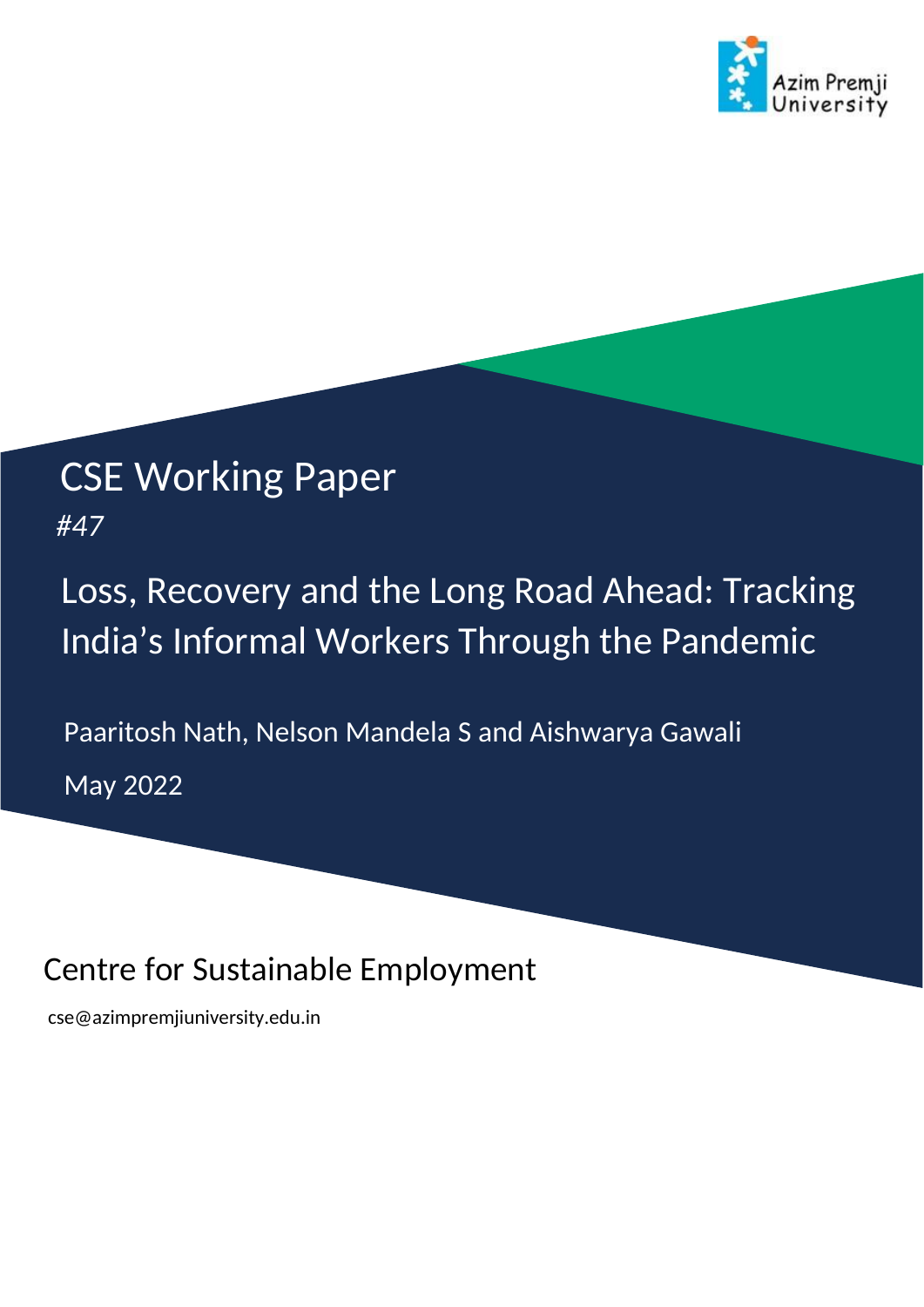### **Loss, Recovery and the Long Road Ahead: Tracking India's Informal Workers Through the Pandemic**

Paaritosh Nath<sup>1</sup> Nelson Mandela  $S^2$ Aishwarya Gawali<sup>3</sup>

#### **Abstract**

Drawing on results from a panel of 2778 workers interviewed during and after the 68-day hard lockdown imposed in India, the following study examines the livelihood impact of the pandemic and the extent of subsequent recovery or lack thereof. Focussing specifically on workers located in the informal economy, the study is a useful addition to the burgeoning body of work on the economic impacts of Covid-19 by providing an insight into the employment and earnings recovery of those located at the margins. These findings are spliced across socio-economic groups to showcase the differential impact of the pandemic on different demographics within the informal sector.

Our results show that six months after the hard lockdown, one out five persons were still out of work. Conditioned on being employed prior to the lockdown and having lost work during the lockdown, we find that urban respondents, women, workers above sixty and graduates were significantly less likely to recover from the shock. A similar exercise carried out for women workers showed that middle aged women, never married women and women who were not-literate women or educated up until primary and middle school were significantly more likely to recover from job loss. Older women, those located in urban areas and Muslim women were on the other

<sup>1</sup> Assistant Professor, Azim Premji University, [paaritosh.nath@apu.edu.in](mailto:paaritosh.nath@apu.edu.in)

<sup>2</sup> Doctoral Candidate, University of Hyderabad, [s.nelsson@gmail.com](mailto:s.nelsson@gmail.com)

<sup>3</sup> Research Fellow, National Institute of Public Finance and Policy, [aishwarya.gawali@n](mailto:aishwarya.gawali@gmail.com)ipfp.org.in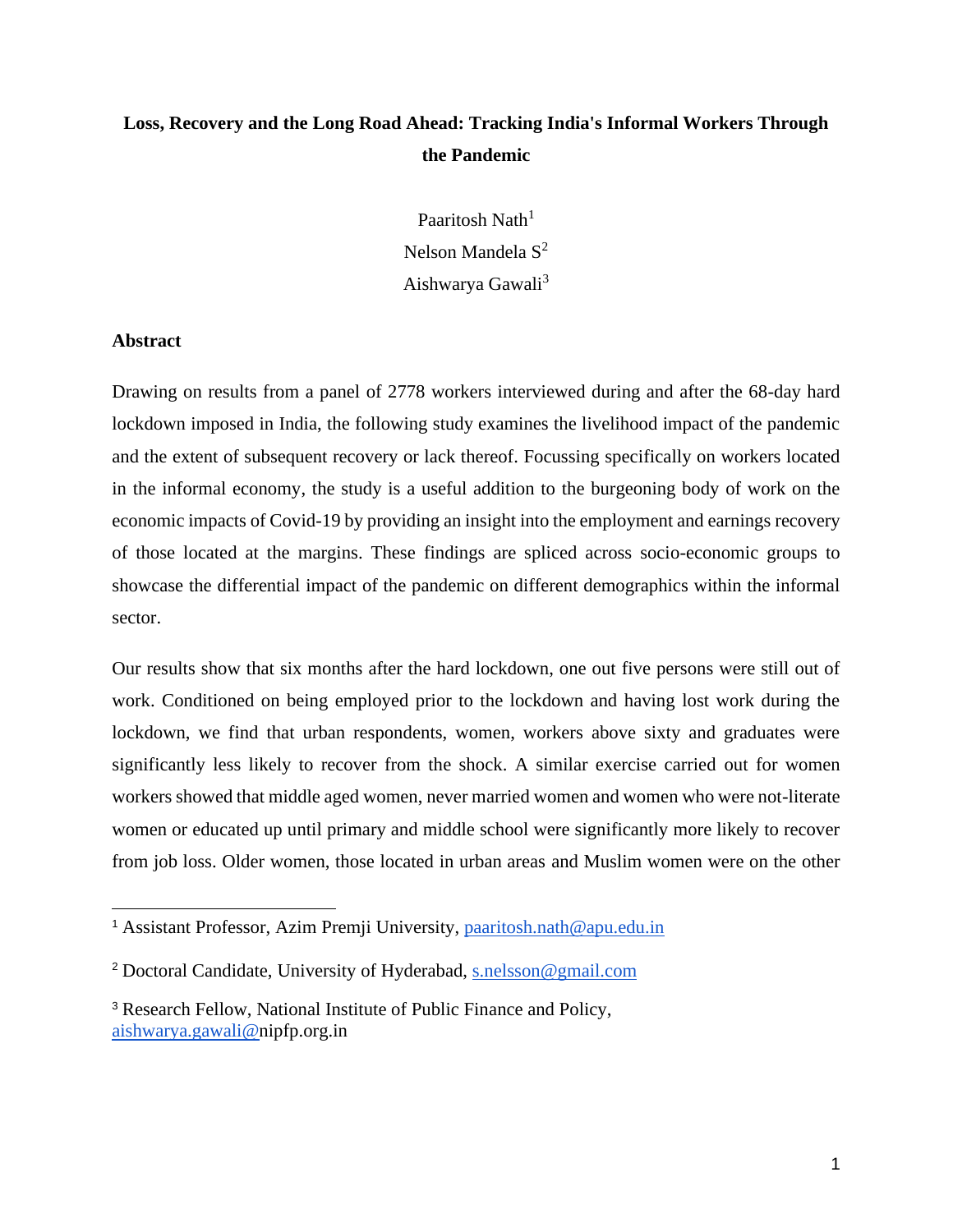hand significantly less likely to recover from the job loss. Earnings on the whole were half of what they used to be prior to the pandemic. Some better off workers shifted to more precarious types of employment. Given the fall in earnings poorer worker households were forced to borrow and the amount of loan taken was multiple times their average monthly income. In the context of loss in employment and reverse migration, the survey results show a substantial unmet demand for work under the MGNREGA programme even after the lockdown was lifted.

We conclude that despite a partial recovery in the subsequent period, the pandemic induced lockdown has undermined the material conditions for subsistence for a large segment within the informal economy. Moreover, any attempts made to re-imagine what a social protection programme for the informal economy should look like must take into account the segments most susceptible to an economic shock on their livelihoods.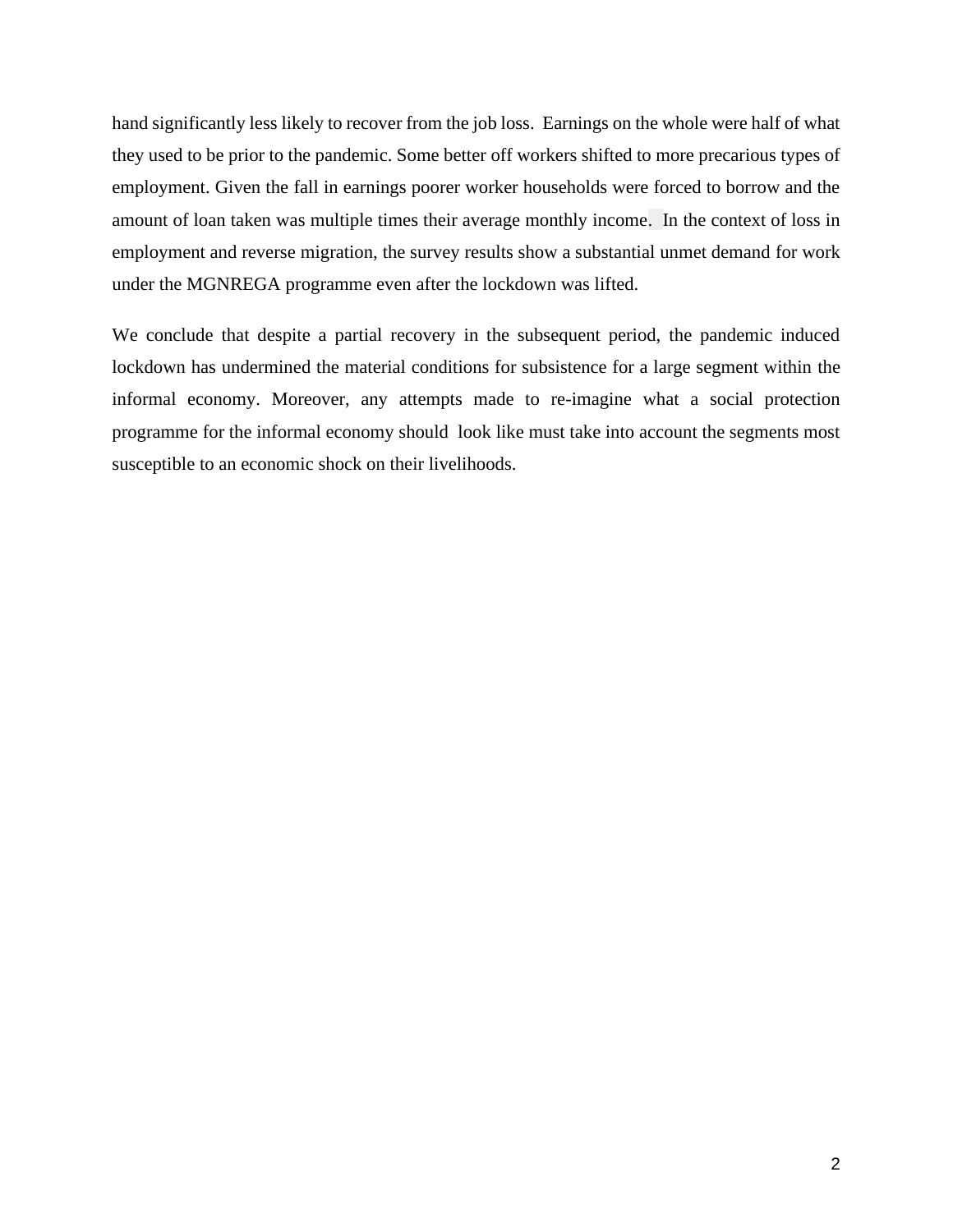#### **Introduction**

As has been well documented, the Covid-19 pandemic has brought about severe distress to people's lives and livelihoods across the world. Close to 255 million full-time equivalent jobs were estimated to have been lost in the first full year of the pandemic<sup>4</sup>. The subsequent recovery has been slow, uneven and disruptive with the latest estimates from the ILO suggesting that global unemployment levels are set to remain above pre-pandemic levels until at least 2023.<sup>5</sup>

Developing countries, in addition to being low-income economies, have not been able to rely on social safety nets for recovery due to high levels of informality, and thus, the adverse effects of the pandemic have been felt even more acutely here. Estimates suggest that over 2 million workers in Asia and the Pacific have fallen below the extreme poverty line in 2020 (ILO, 2022). The segments most vulnerable to the pandemic in this region have been those located in the informal economy (ILO, 2021b). Evidence from nine developing countries in Asia, Africa and Latin America suggests that living standards have fallen with a median income loss of 70 percent recorded across these geographies. Between 9 to 45 percent of people have been forced to reduce or skip meals (with a median share of 45 percent) [\(Egger et al. 2021\).](https://www.zotero.org/google-docs/?lUcxge)

With respect to the Indian labour market in particular, data from CMIE-CPHS inform us that the overall work participation rate in December, 2021 was still 2.5 percentage points below prepandemic levels  $6$ . Average monthly per capita income<sup>7</sup> was still around 10% lower than what was recorded for February, 2019. These overall numbers of impact and recovery, as a large body of literature testify, hide substantial intra and inter group variations.

The first wave of the pandemic itself exacerbated the existing inequalities both spatially and socially along the line of caste, class, and gender. According to Deshpande and Ramachandran, (2020), job losses suffered by the lowest rank of scheduled castes were thrice as large as that for

<sup>4</sup> [https://www.ilo.org/wcmsp5/groups/public/---dgreports/---](https://www.ilo.org/wcmsp5/groups/public/---dgreports/---dcomm/documents/briefingnote/wcms_767028.pdf)

[dcomm/documents/briefingnote/wcms\\_767028.p](https://www.ilo.org/wcmsp5/groups/public/---dgreports/---dcomm/documents/briefingnote/wcms_767028.pdf)[df](https://www.ilo.org/wcmsp5/groups/public/---dgreports/---dcomm/documents/briefingnote/wcms_767028.pdf)

<sup>5</sup> [https://www.ilo.org/wcmsp5/groups/public/---dgreports/---dcomm/--](https://www.ilo.org/wcmsp5/groups/public/---dgreports/---dcomm/---publ/documents/publication/wcms_834081.pdf) [publ/documents/publication/wcms\\_834081.pdf](https://www.ilo.org/wcmsp5/groups/public/---dgreports/---dcomm/---publ/documents/publication/wcms_834081.pdf)

<sup>6</sup> <https://cse.azimpremjiuniversity.edu.in/covid19-data-tracker/>

<sup>7</sup> Data captured till August, 2021.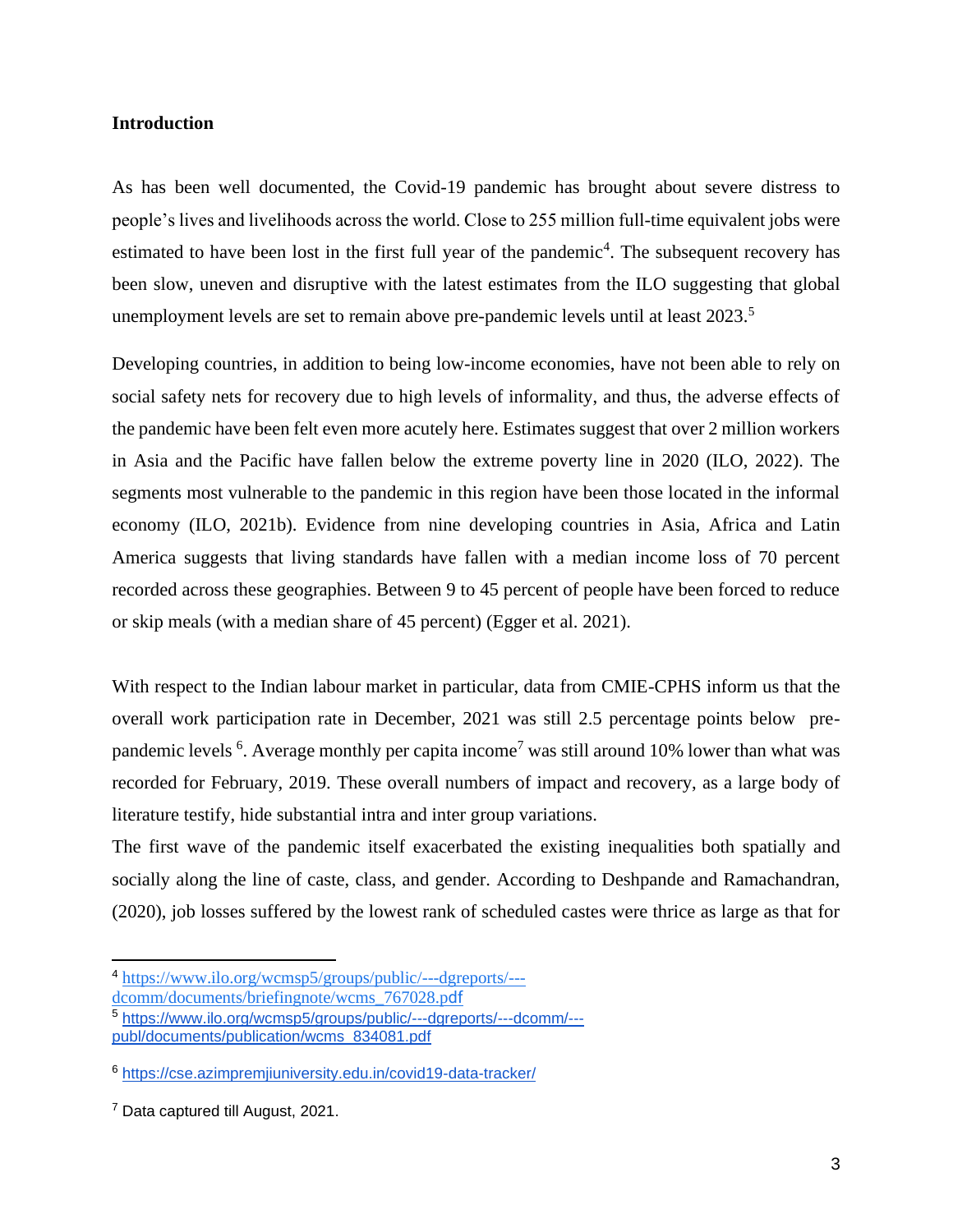the upper castes. Individuals having low levels of human capital and working in precarious forms of employment faced more severe job loss and distress (ibid). Moreover, the pandemic's impact was not gender neutral. It is well known that women's participation in the Indian workforce has been low (Menon, 2019); the pandemic widened this gap between men and women further. Though the absolute number of men who lost jobs due to the lockdown was higher than women, it was seen that women who had jobs pre-lockdown were 20 per cent less likely to have a job postlockdown (Deshpande, 2020). It was also seen that conditional on being in the workforce prior to the pandemic, women were seven times more likely to lose work during the nationwide lockdown and conditional on losing work, eleven times more likely to not return to work subsequently, compared to men (Abraham, Basole, and Kesar, 2021). In terms of its sectoral impact, industries and services sector fared relatively worse off than agriculture. The construction industry has been working at only 60 per cent capacity and not all workers could retain their jobs<sup>8</sup>.

It must be stressed over here that the socio-economic consequences of the pandemic outlined above were informed by the dynamics of capitalist development that predate covid-19 (Pattenden et al., 2021). The pandemic struck India at a time when its economy, especially the informal sector, had suffered serious setbacks in the last quinquennium. As Harriss-White (2020) notes, the illconceived policy of demonetisation in 2016 dealt a massive blow to the informal economy. That was followed by the implementation of the goods and service tax (GST) in 2017. GST resulted in perverse redistribution in favour of large firms from small firms due to delays in refunds. It also undermined the states in relation to the centre through delays in payment of GST compensation that are due to the states. Together Demonetisation and GST disrupted the informal economy resulting in loss of livelihood and income for the classes of labour. For a segment reeling from the impacts of the aforementioned policy choices, the pandemic could not have come at a worse time.

#### *The current study*

What was the impact of the first wave of pandemic along this axis of informality-formality? Which segments amongst the informal economy were more susceptible to livelihood loss and what has

<sup>&</sup>lt;sup>8</sup> "Impact of COVID-19 on Livelihoods of Informal Sector Workers and Vulnerable Groups in Bengaluru: A View from the Ground.", 2021, Azim Premji University) [http://strandedworkers.in/mdocs](http://strandedworkers.in/mdocs-posts/impact-of-covid-19-on-livelihoods-of-informal-sector-workers-and-vulnerable-groups-in-bengaluru-a-view-from-the-ground/)[posts/impact-of-covid-19-on-livelihoods-of-informal-sector-workers-and-vulnerable-groups-in](http://strandedworkers.in/mdocs-posts/impact-of-covid-19-on-livelihoods-of-informal-sector-workers-and-vulnerable-groups-in-bengaluru-a-view-from-the-ground/)[bengaluru-a-view-from-the-ground/](http://strandedworkers.in/mdocs-posts/impact-of-covid-19-on-livelihoods-of-informal-sector-workers-and-vulnerable-groups-in-bengaluru-a-view-from-the-ground/)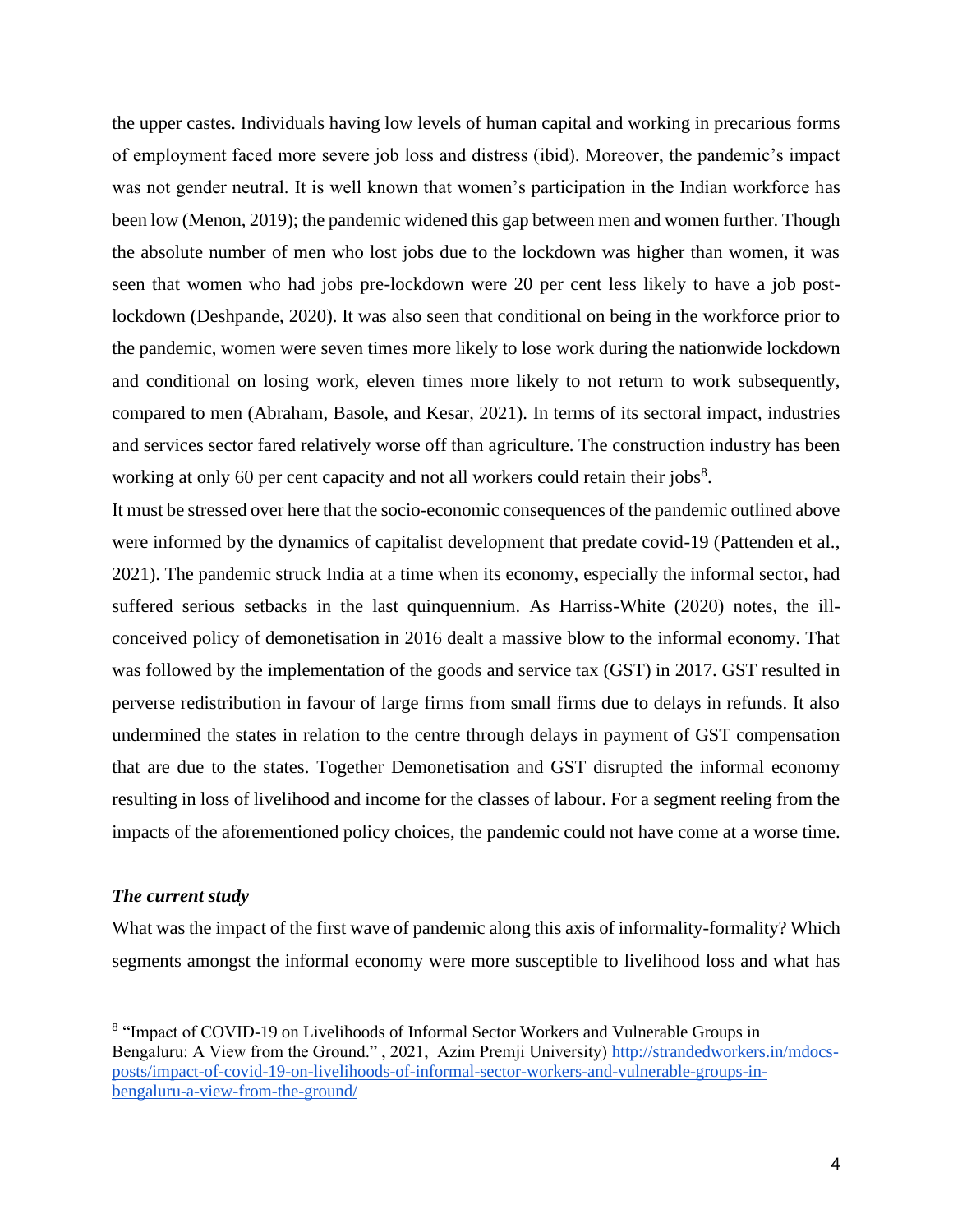been the subsequent track of recovery? These are some of the major questions that we try to address through this study. Drawing on results from a panel of 2778 workers interviewed during and after the 68-day hard lockdown imposed in India, we examine the livelihood impact of the pandemic and the extent of subsequent recovery or lack thereof. The study serves a dual purpose. One is the immediate- capturing the employment dynamics observed within the informal sector as a result of the lockdown. The second is to use this as an entry point to examine which demographics or groups within this sector are in general more prone/vulnerable to shocks of an external nature. Given the recent debates surrounding what a social security scheme for the informal workers should look like (Shyam Sundar, 2020), the findings of this study suggest that the informal economy itself cannot be seen as a monolith and special attention needs to be given to certain specific groups and occupations.

#### **About the survey**

The Azim Premji University Covid-19 Livelihoods Phone Survey (CLIPS) was conducted in two rounds in collaboration with several civil society organisations<sup>9</sup>. Phone based interviews were carried out with respondents whom we contacted via the networks of these aforementioned organisations. The first round was conducted between April 13 and May 23, 2020 covering 4942 respondents across 12 states in India. The month of February, 2020 was used to document the baseline estimates of the respondents i.e. the respondent's primary work activity status and earnings, prior to the lockdown. The first round also captured information about the work and earnings of the respondent during the period of lockdown, beginning from March 24th, till the date of the survey. The work and earnings estimates over these two periods were compared to identify the immediate impact of the lockdown on livelihoods. As expected, a massive increase in unemployment was observed alongside an equally dramatic fall in earnings. Two-thirds of the respondents had lost work. The few informal workers who were still employed during the lockdown saw their earnings drop by more than half (Kesar et al, 2021).

<sup>&</sup>lt;sup>9</sup> The collaborating civil society organisation for the first round of the survey were Aga Khan Rural Support Programme, Centre for Advocacy and Research (CFAR), Gauri Media Trust, Paschim Banga Khet Majoor Samiti, Pradan, Samalochana, Self Employed Women's Association, Srijan and Vaagdhara. Six out of these nine organisations, namely, Centre for Advocacy and Research (CFAR), Gauri Media Trust, Paschim Banga Khet Majoor Samiti, Pradan, Samalochana and Self Employed Women's Association helped us in carrying out the second round of the survey.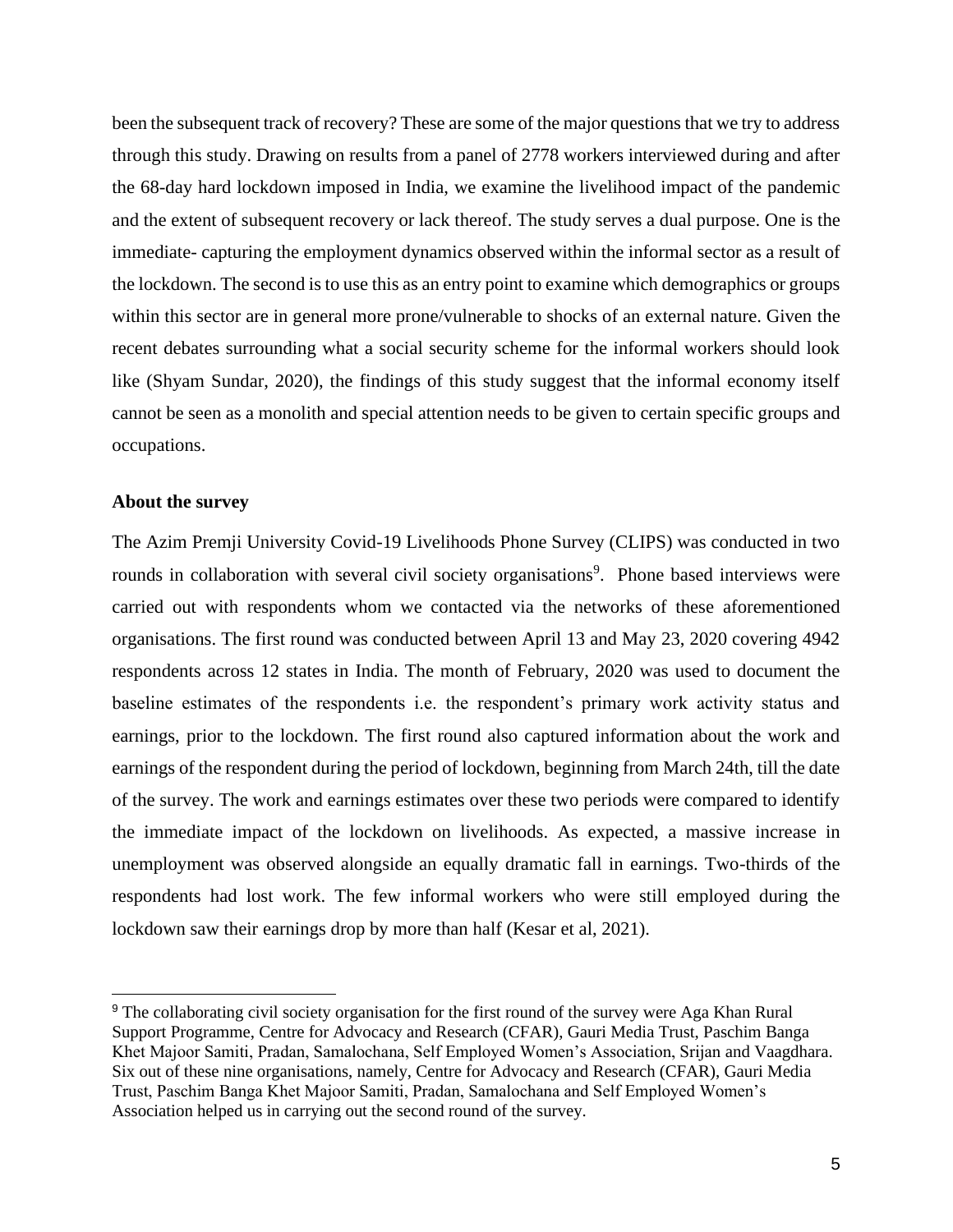The second round took place between 7th October and 23rd December 2020. This was a re-visit round where we tried to reach out to the same respondents with whom we had spoken to earlier. We were able to re-interview 2778 out of the 4924 respondents. Respondents in this round were asked about their work status and earnings for the months of September, October, and November, depending upon the month when the survey took place (Figure 1). Thus, combining the information gathered over these two rounds, we constructed a panel comprising 2778 individuals whose information was captured for roughly three different time points- i) the month of February, ii) the months of April and May and iii) the months of September, October and November (since the reference period of the second round was the last month). These three time points have been referred to as *pre-lockdown, lockdown* and *post lockdown* respectively.

#### *Sampling design*

The respondents in this survey belong to communities that our partner civil society organisations work with, and we relied upon the phone databases provided by these organisations to contact the same. Thus, the sample frame adopted for this study is purposive and non-random in nature.

An alternative sampling strategy that could have been pursued was a random digit dialling (RDD) frame. However, given that our focus was on vulnerable communities working in the informal sector, we decided against pursuing random digit dialling as it does not offer the flexibility to focus on only one segment of the population. Additionally, we find that in developing countries the response rates of RDD's are usually low- between 15 to 20 percent<sup>10</sup>. Utilising the phone numbers provided by our CSOs, we managed to achieve a higher response rate of around 74 percent<sup>11</sup>. Carrying out the survey using an RDD method would have, moreover, required a considerable expansion of time and resources. Despite the fact that using the CSO database makes our sample non-random, we tried to ensure that our sample was both geographically and occupationally diverse. Overall, our respondents were from 131 districts covering 12 states. (Table A.1 in the Appendix) It must be noted that given the purposive nature of sampling adopted, the findings presented in this paper pertain only to the sample and are not representative of the larger population. Furthermore, the estimates are unweighted.

<sup>&</sup>lt;sup>10</sup>https://www.poverty-action.org/blog/what-do-we-really-know-about-phone-surveying-low-and-middleincome-countries

<sup>&</sup>lt;sup>11</sup> Round 2 of the survey.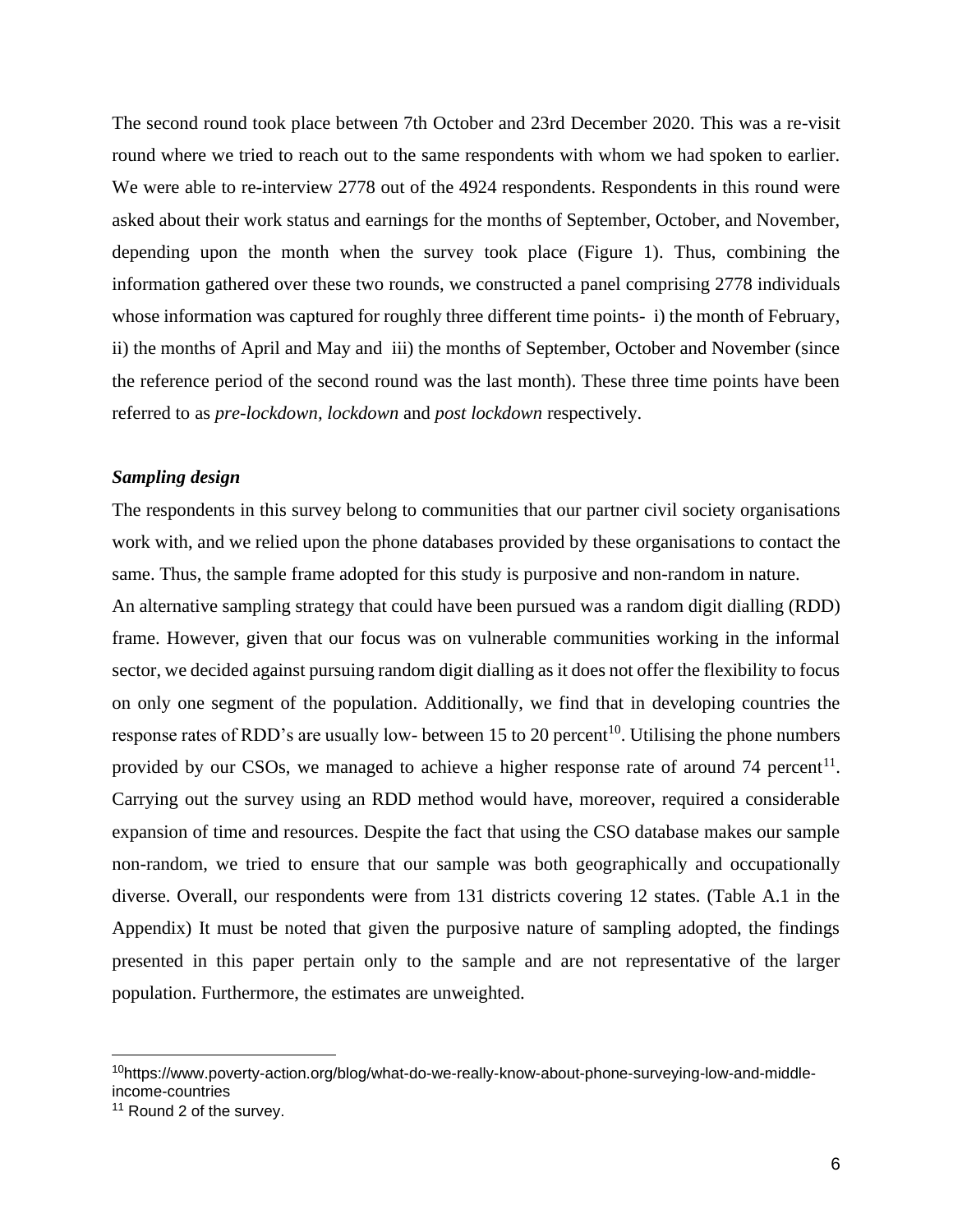#### Figure 1: Timeline of the survey



#### *Sample description*

Table 1 presents the descriptive statistics of the panel of our 2778 respondents. Overall, the sample primarily consisted of those working in the informal economy and included occupational categories such as farmers, agricultural labourers, self employed women, NREGA workers, construction workers, domestic help, and street vendors. Nearly 6 in 10 persons interviewed by us were women workers. 40 percent of the sample resided in urban areas. The average age was around 39 years. Scheduled caste and scheduled tribe workers together formed more than half of the sample. 84 percent of our sample identified themselves as Hindus. Half of our respondents worked as casual wage workers while self-employed (excluding unpaid labour) constituted a further quarter of the sample. The share of regular wage workers was around 19 percent. The majority hailed from low income households whose average monthly household income in February, 2020 was around Rs  $10,100^{12}$ . To put this into context, the average monthly household income as reported by respondents of nationally representative surveys such as the CMIE for the same time period is around Rs.20,600.

 $12$  Taking into account only those households reporting a monthly income of at least Rs 1000 in February.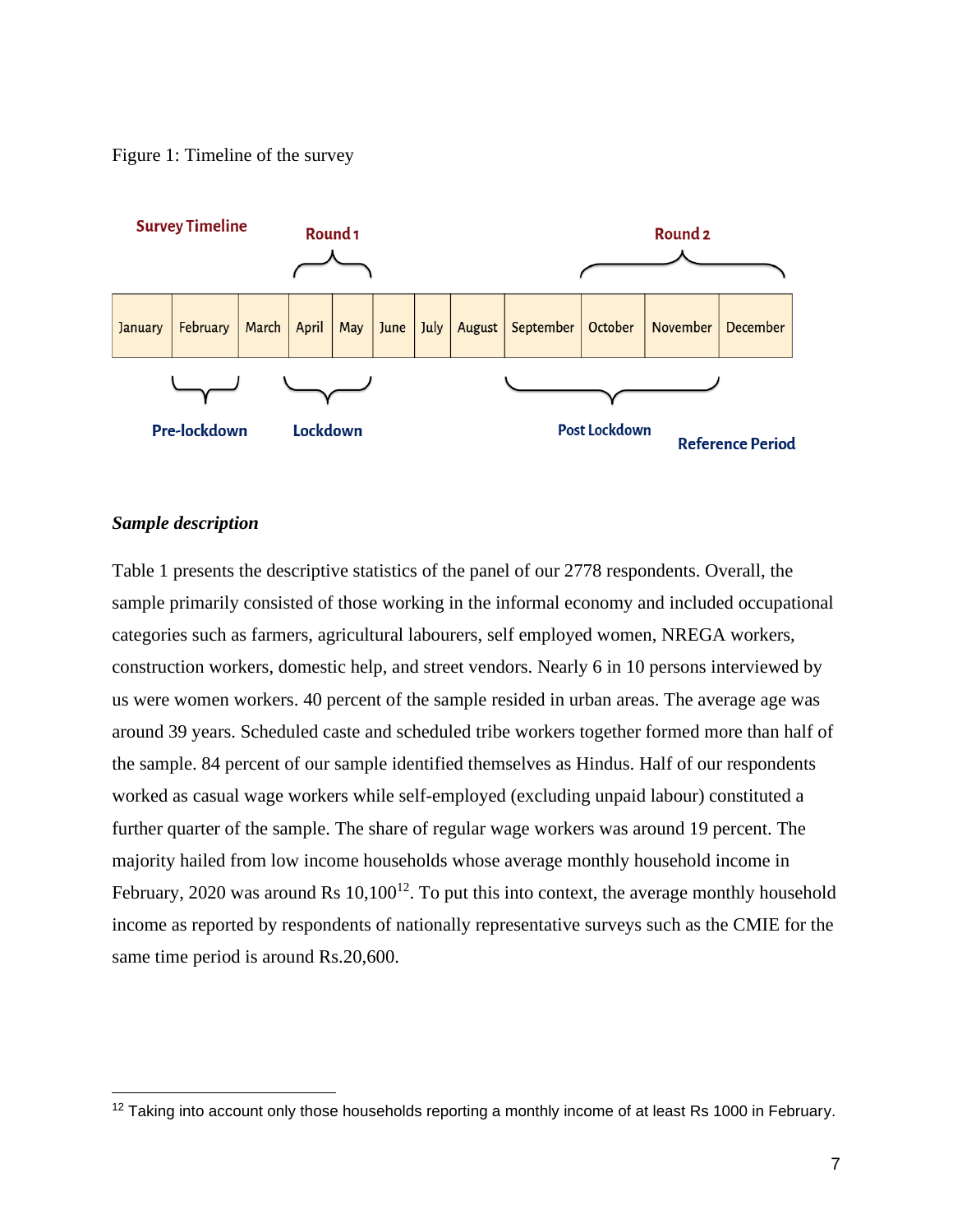#### *Contributions: Understanding the impact of the pandemic on the informal workforce*

Despite there being a plethora of works highlighting the impact of the pandemic on India's labour markets, we believe the following work makes a unique contribution to the overall literature on account of the specific nature of the sample that we have captured in our phone survey. For one, as we have already highlighted above, this is one of the few studies that uses a panel dataset of individuals dependent upon the informal economy. Studies based on nationally representative surveys such as the PLFS and CMIE, while crucial in understanding the macro picture when it comes to employment dynamics during the pandemic, also include relatively well off segments in their sample. We, on the other hand, capture those relegated to the margins.

To get a better sense of who these marginalised workers are, we use data from the 2018-19 PLFS to provide some characteristic features about the same. Approached from the employment side, the unorganised sector<sup>13</sup> which harbours approximately 379 million workers constitutes an overwhelmingly large segment of the Indian economy (Table A.2 in the appendix). More than 8 out of 10 workers belong to the same with the agrarian workforce almost entirely located here. Even the major non-agrarian sectors such as construction, manufacturing and services see the bulk of their workers engaged in the unorganised sector (Figure A.1 in the appendix). The organised sector also harbours its fair share of workers (around 42%) who are employed on entirely informal terms i.e they have no job security nor are they protected by any social security mechanism. This combined pool of unorganised sector workers and informal workers in the organised sector represent the segment of the workforce most vulnerable to shocks of this nature.

<sup>&</sup>lt;sup>13</sup> For the definition of 'unorganised' employed see Srivastava and Naik  $(2017)$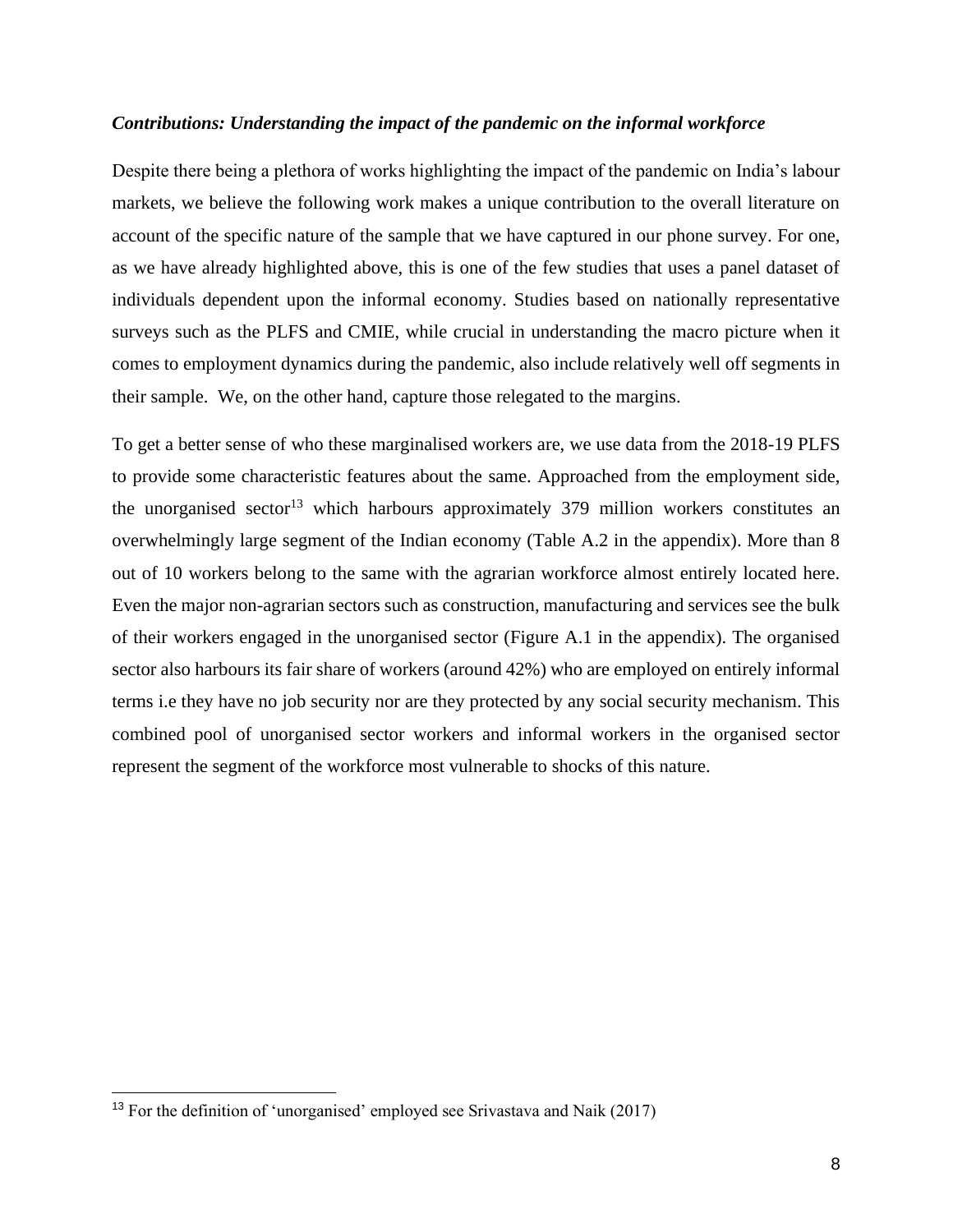Table 1: Sample demographics

|                                      | APU Livelihoods Survey (Round 2) |
|--------------------------------------|----------------------------------|
| Number of Respondents (N)            | 2778                             |
| Female workers (%)                   | 58                               |
| Urban workers (%)                    | 40                               |
| Social group of workers (%)          | $(n=2432)$                       |
| <b>Scheduled Castes</b>              | 29                               |
| <b>Scheduled Tribes</b>              | 23                               |
| <b>Other Backward Class</b>          | 31                               |
| General                              | 16                               |
| Religion of workers (%)              | $(n=2576)$                       |
| Hindu                                | 84                               |
| Muslim                               | 8                                |
| <b>Others</b>                        | 8                                |
| Average age (in years)               | 39                               |
| Employment type (%)                  | $(n=2600)$                       |
| Self-employed (excluding unpaid)     | 25                               |
| Regular Wage Worker                  | 19                               |
| Casual wage worker                   | 50                               |
| <b>Unpaid workers</b>                | 5                                |
| Educational Status of workers (%)    | $(n=2598)$                       |
| Not literate                         | 36                               |
| Literate up to primary               | 16                               |
| Middle                               | 16                               |
| Secondary                            | 18                               |
| Senior secondary                     | 7                                |
| Diploma/ Graduate and above          | $\tau$                           |
| Mean monthly HH income<br>(February) | Rs 10,102                        |

Source : Azim Premji University CLIPS (Round 2)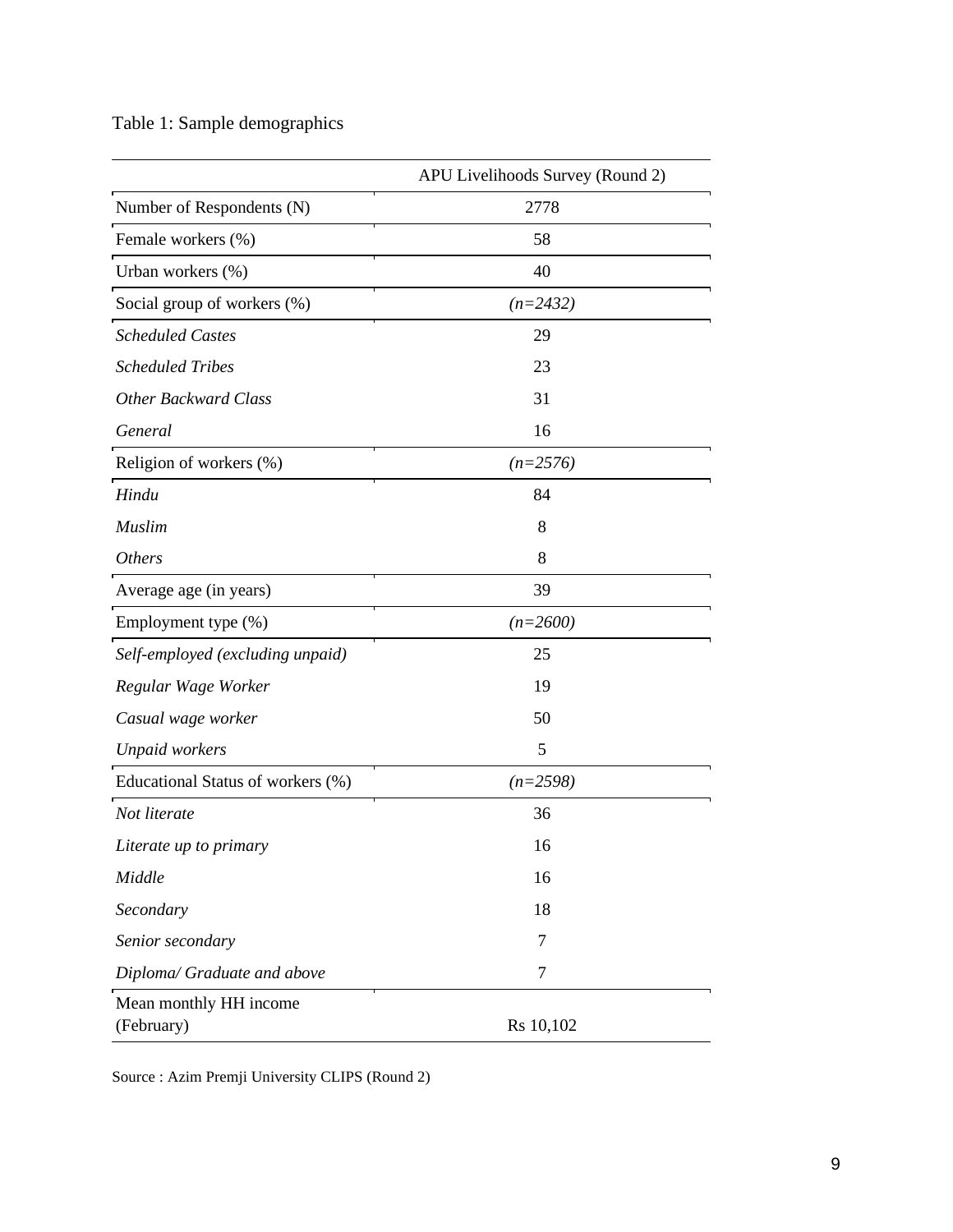Unorganised workers unsurprisingly earn much lower incomes than their organised counterparts. The earnings of a typical worker engaged in the unorganised sector of the economy is only 0.6 times that of a worker engaged in the organised sector (Table A.3 in the appendix) We also note that there is a more than proportionate concentration of unorganised sector workers in the lower earning deciles. The share of unorganised workers starts decreasing as we move up the earnings strata (Figure A.2 in the appendix).

The bulk of workers in the unorganised sector carry on with a hand to mouth existence where their default tendency is to remain engaged in low paying jobs throughout. Analysis of a panel of urban individuals interviewed across the four quarters of PLFS 2018-19 survey informs us that the urban unorganised labour market is characterised by very little fluctuations in and out of the workforce. In fact, 87% of all those employed in the first quarter continue to remain employed across the next three quarters (see Figure A.3 in appendix). A further 4.6% exit the workforce only to subsequently return back to employment. 7 out of 10 women workers remain employed throughout. The default tendency, thus of a majority of unorganised sector workers, is to continuously remain employed.

A second unique feature of our study is what whilst being purposive and non-representative of the region it covers, it has a much larger share of women workers in its respondent set as against nationally representative surveys such as CMIE-CPHS which suffer from a relative underestimation of women's labour force participation owing to their restrictive definition of employment (Abraham and Shrivastava, 2019). As Deshpande, 2020 has highlighted, women workers on the whole were significantly more likely to be the first to be fired and the last to be hired during the pandemic. Using our set, we investigate whether this holds true for women workers in the unorganised segment as well and if so how does it fare in comparison to the overall female workforce.

Thirdly, our study, unlike similar exercises carried out in the wake of the lockdown, incorporates an expansive definition of employment that places emphasis on a priority-cum-major time criterion rather than simply a majority time criterion in determining one's activity status. Simply put, the status of 'working' is given a priority over being unemployed which in turn is prioritised over being out of the labour force. In our analysis, a person was considered employed even if they had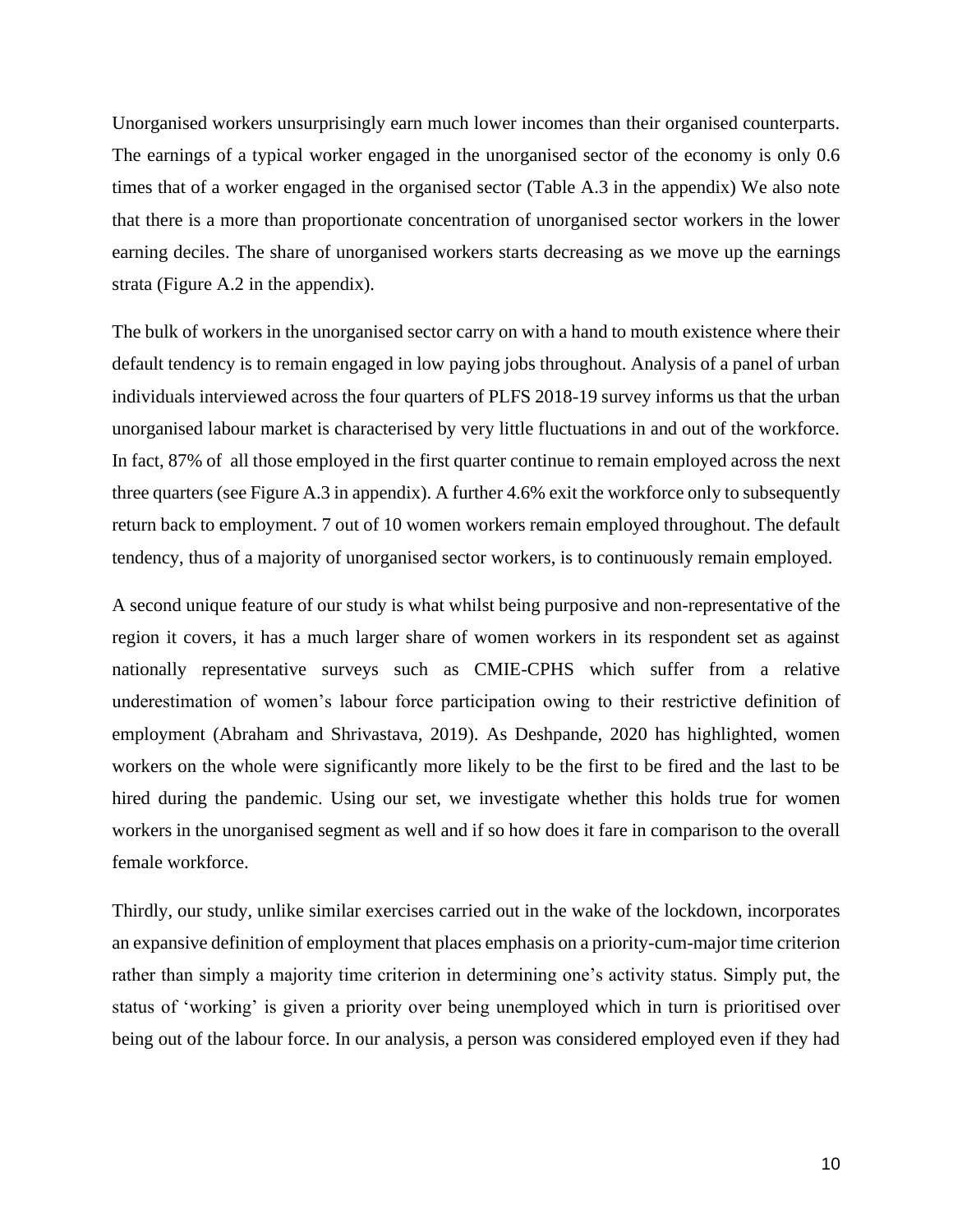worked for just one day during the reference period of the past one month.<sup>14</sup> If they had not been working for even a day yet were seeking and available for work, they were marked as unemployed. The rest were considered to be out of the labour force. Having determined the respondent's activity status on the basis of the above, those who were employed were asked if they had engaged in multiple economic activities, and details of their 'major' activity status were explored in detail<sup>15</sup>. The priority-cum-major time criterion helps us in capturing a wider range of economic activities particularly short term, informal forms of work that people might be engaged in for only some days in a month. For example, a person working as an unpaid helper in their family business for only 4 days in the past thirty days and assisting in household chores for the rest of the time would be listed as employed by this criterion and out of the labour force by the majority criterion. It is to be noted that we also provide estimates of employment using the majority criterion approach in order to show the recovery pattern of relatively more long term employment forms.

The PLFS 2019-20 survey adopts the priority-cum-major time criterion to capture an individual's Current Weekly Status (CWS) during the pandemic months. The survey, however, suffers from a gross underreporting of unemployment figures which is down to the manner in which it captures self-employment activities. As per the CWS approach, individuals who had work in household enterprises but did not work during the reference week due to sickness (activity status code 61) or other reasons (activity status code 62) are counted as part of the self employed workforce. The rationale behind this is to include those people whose absence from work during the reference period may have been authorised as per the terms of their employment or may have been voluntary with no long term impact on the continuation of their work. In normal circumstances, this appears justified and such individuals constituting a minute segment of the workforce This share, however shot up during the pandemic months<sup>16</sup>. There is a strong argument to be made that such individuals should not be counted in the workforce for the pandemic months as doing so understates the actual

<sup>&</sup>lt;sup>14</sup> As Mohanan (2021) notes, "the globally accepted criteria is that of a person having worked at least for an hour during the reference period of a week or day to be counted as a worker". Extending on the same we decided to go for a minimum of one day in the past thirty days as our criterion.

<sup>&</sup>lt;sup>15</sup> In the second round of the survey, we also recorded information of their secondary economic activity but have not used the same in this paper.

<sup>&</sup>lt;sup>16</sup> As noted in the State of Working India, 2020, the share of those identifying as 'self-employed not working'- in the urban workforce shot up by 13 percentage points between the January -March quarter of 2020 and the April-June quarter of the same year.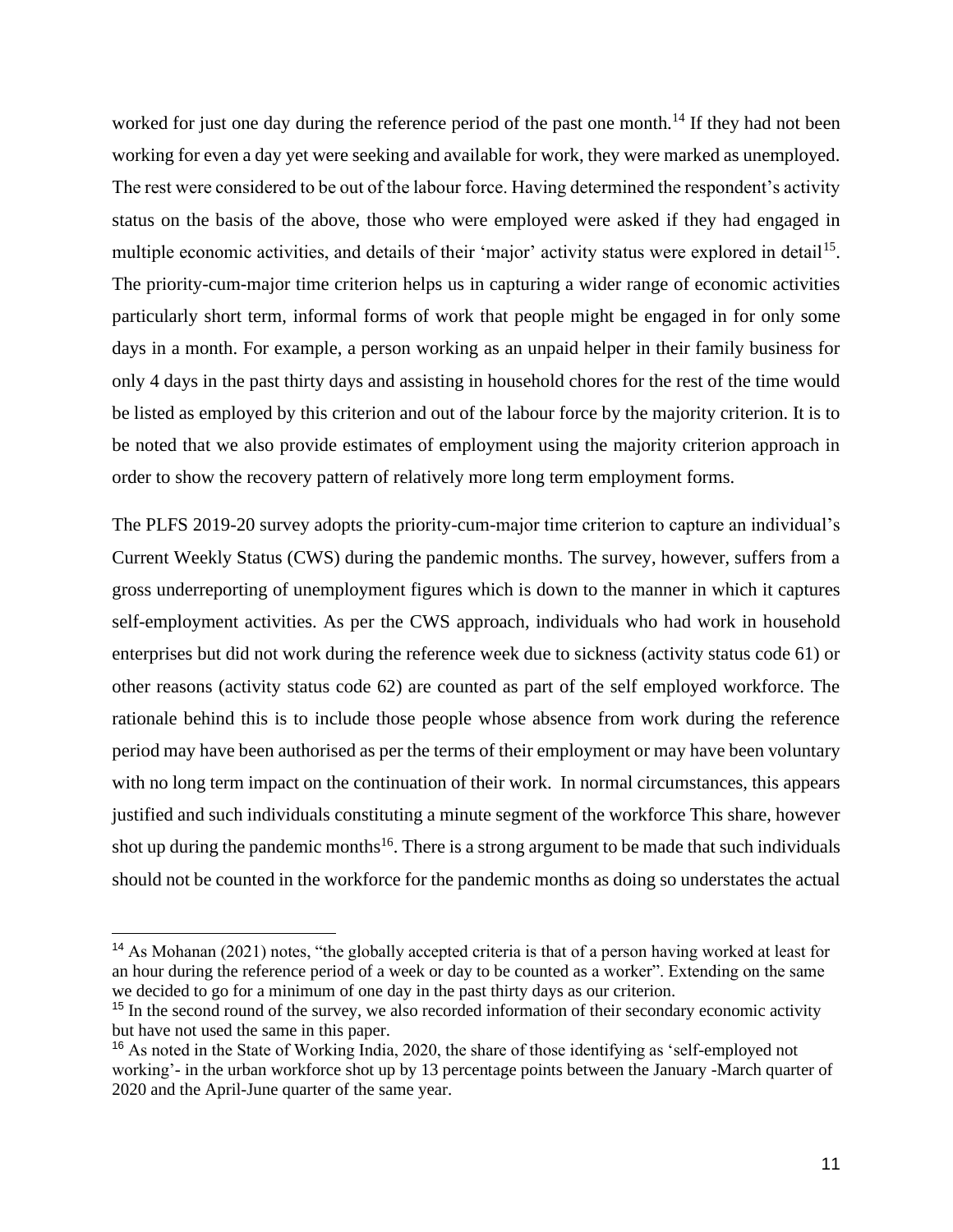livelihood loss during the crisis. In our study, we made an attempt to avoid this underreporting scenario by removing the option of self employed not working from our list of possible statuses and instructed our enumerators during the training process to mark all such individuals who are unable to run their enterprises as out of the workforce<sup>17</sup>.

#### **Findings from our Survey**

#### *Employment Loss and Recovery*

This section draws upon our panel data to understand the extent of employment loss during the 68 day hard lockdown and subsequent recovery. As already highlighted in an earlier section we consider as employed all those who worked for at least one day during the reference period of the last thirty days preceding the survey. Those who were available for work yet could not find even a single day of work were considered as being unemployed. The rest were considered as being out of the labour force.

Table 2 presents the change in employment status for men and women located in rural and urban areas from pre lockdown to lockdown, and from lockdown to post lockdown. It is to be noted that during the pre-lockdown period, 93.8 percent of the respondents were employed, 3.6 percent unemployed, and 2.6 percent reported to be out of the labour force. As the survey specifically targets workers, the employment figures did not vary much for men and women living in rural and urban areas in the pre-lockdown period.

<sup>17</sup> However, as Abraham (2020) notes, this does not mean that the problem is entirely solved. The reliance on identity based measures of employment means that there would still be a fair share of farmers and enterprise owners who still perceive themselves as being gainfully employed despite having not worked at all due to lockdown reasons during the reference period.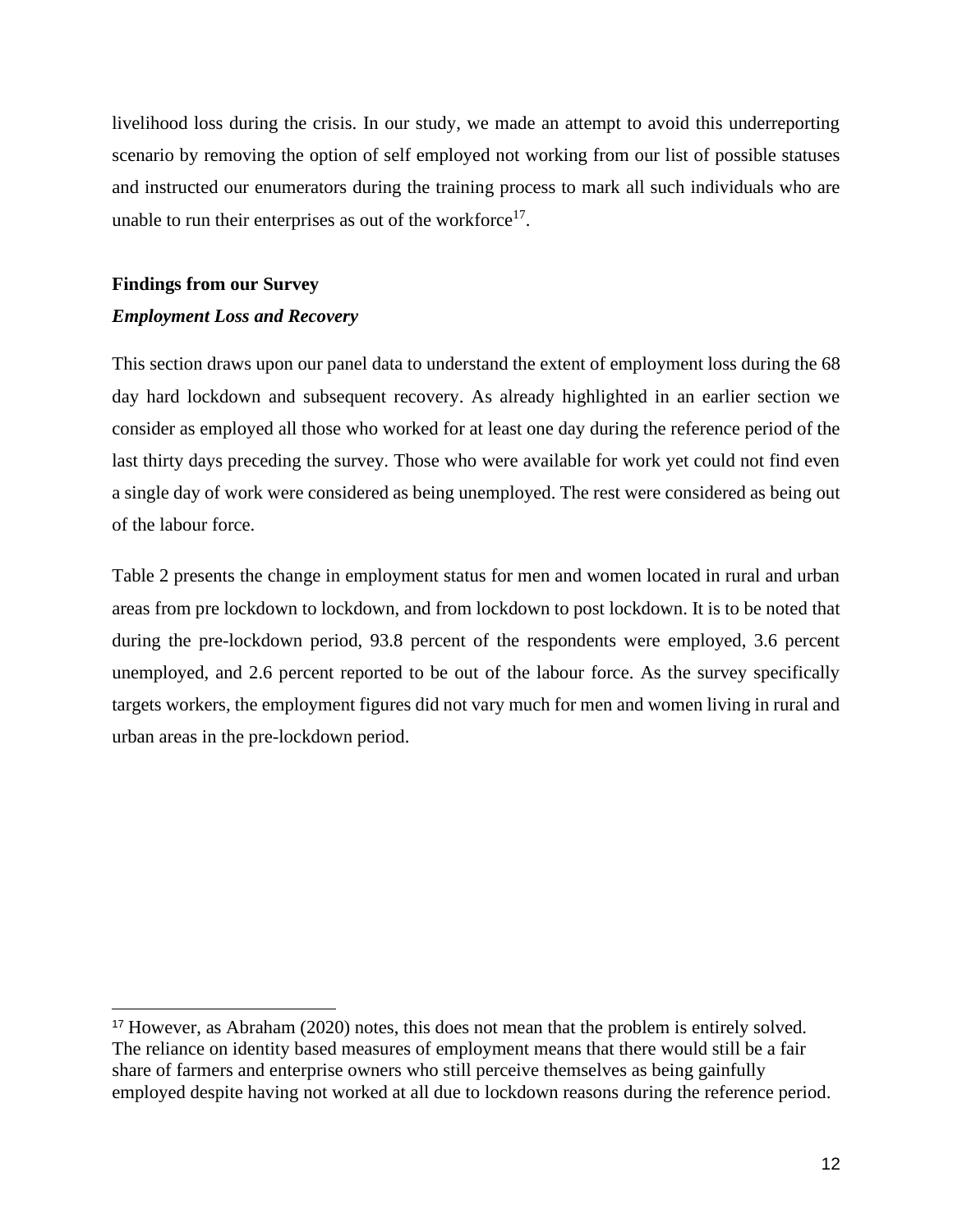| Change in Employment Status (%) |          |                               |            |          |                                |                |  |
|---------------------------------|----------|-------------------------------|------------|----------|--------------------------------|----------------|--|
|                                 |          | From pre-lockdown to lockdown |            |          | From lockdown to post lockdown |                |  |
|                                 | Employed | Unemployed                    | <b>OLF</b> | Employed | Unemployed                     | <i>OLF</i>     |  |
| <b>Rural Male</b>               | $-54$    | 45                            | 10         | 48       | $-42$                          | -6             |  |
| <b>Rural Female</b>             | $-54$    | 50                            | 4          | 45       | -48                            | $\overline{4}$ |  |
| <b>Rural Person</b>             | -54      | 48                            | 7          | 46       | -46                            | $-1$           |  |
| <b>Urban Male</b>               | $-81$    | 70                            | 10         | 67       | -61                            | -6             |  |
| <b>Urban Female</b>             | $-81$    | 73                            | 8          | 54       | $-65$                          | 11             |  |
| <b>Urban Person</b>             | $-81$    | 72                            | 9          | 59       | $-63$                          | 5              |  |
| All Male                        | $-64$    | 54                            | 10         | 55       | $-49$                          | -6             |  |
| All Female                      | $-65$    | 59                            | 6          | 49       | $-55$                          | 7              |  |
| All Person                      | $-65$    | 57                            | 7          | 51       | $-53$                          |                |  |

Table 2: Change in employment status by sex and rural-urban (in %)

Source : Azim Premji University CLIPS (Round 2)

Overall, we find that employment fell by 65 percentage points during the lockdown with a proportionate increase in the share of unemployed (57 percentage points) and out of the labour force (7 percentage points). During the post lockdown period the employment situation improved but still did not reach pre-lockdown levels. The share of employed increased by 51 percentage points and the share of unemployed declined by 53 percentage points while the share of respondents who were out of the labour force rose further by 1 percentage point.

We also note that the lockdown had a varied effect on employment across gender and location. Urban areas suffered more during the pandemic compared to rural areas. Urban employment fell by 81 percentage points during the lockdown and increased only by 59 percentage points in the post lockdown period. In comparison, rural employment witnessed a fall of 54 percentage points and a recovery of 46 percentage points. The inadequate recovery in urban employment compared to its steep fall is explained by the modest employment recovery of urban women. The share of urban women who were out of the labour force increased by 8 percentage points in the lockdown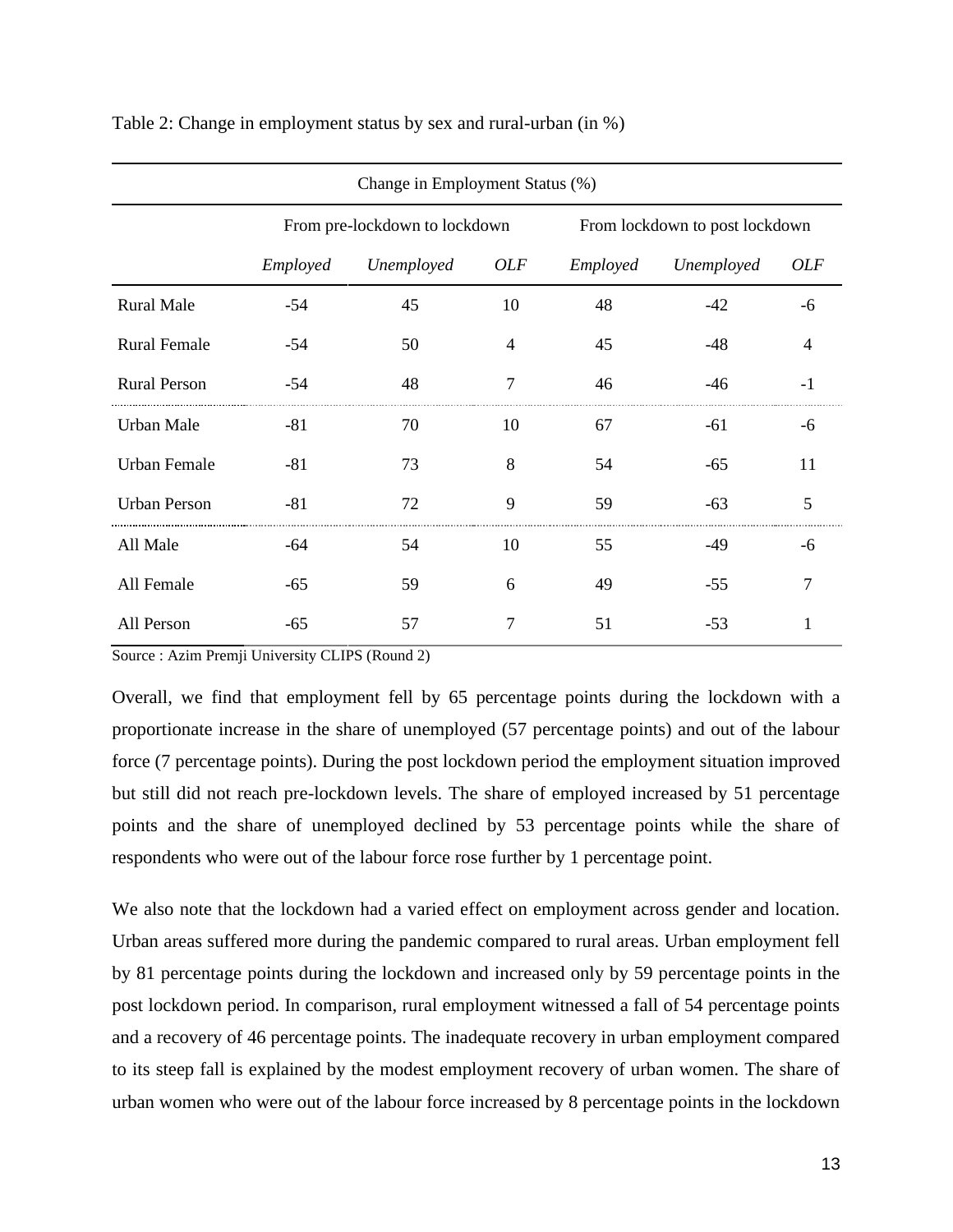period, and it further increased by 11 percentage points in the post lockdown period. Fuelled mainly by the withdrawal of urban women from the labour force, the proportion of urban respondents who were out of the labour force increased in both periods.

Figure 2 shows the employment recovery of only those respondents who were working in the pre lockdown period. Despite adopting a lenient definition of employment (see above), it was seen that two-thirds of the February workers lost employment during the lockdown. Six months later, one-fifth still remained out of work. Correspondingly, 14 percent of rural and 27 percent of urban workers remained out of work. If we raise the minimum day criterion to 15 days so as to capture more long term forms of employment, then we find that one-third of the February workers were out of work post the reopening of the economy. This is a cause for serious concern given that most of our sample survive on a daily hand-to-mouth existence.







The panel nature of the data allows us to track our respondents' employment trajectories during this entire period. Based on one's employment status during and after the lockdown, an individual employed prior to the lockdown can exhibit one of four possible employment trajectories: (i) status quo- remained employed during all three periods, (ii) recovery- lost work during the lockdown,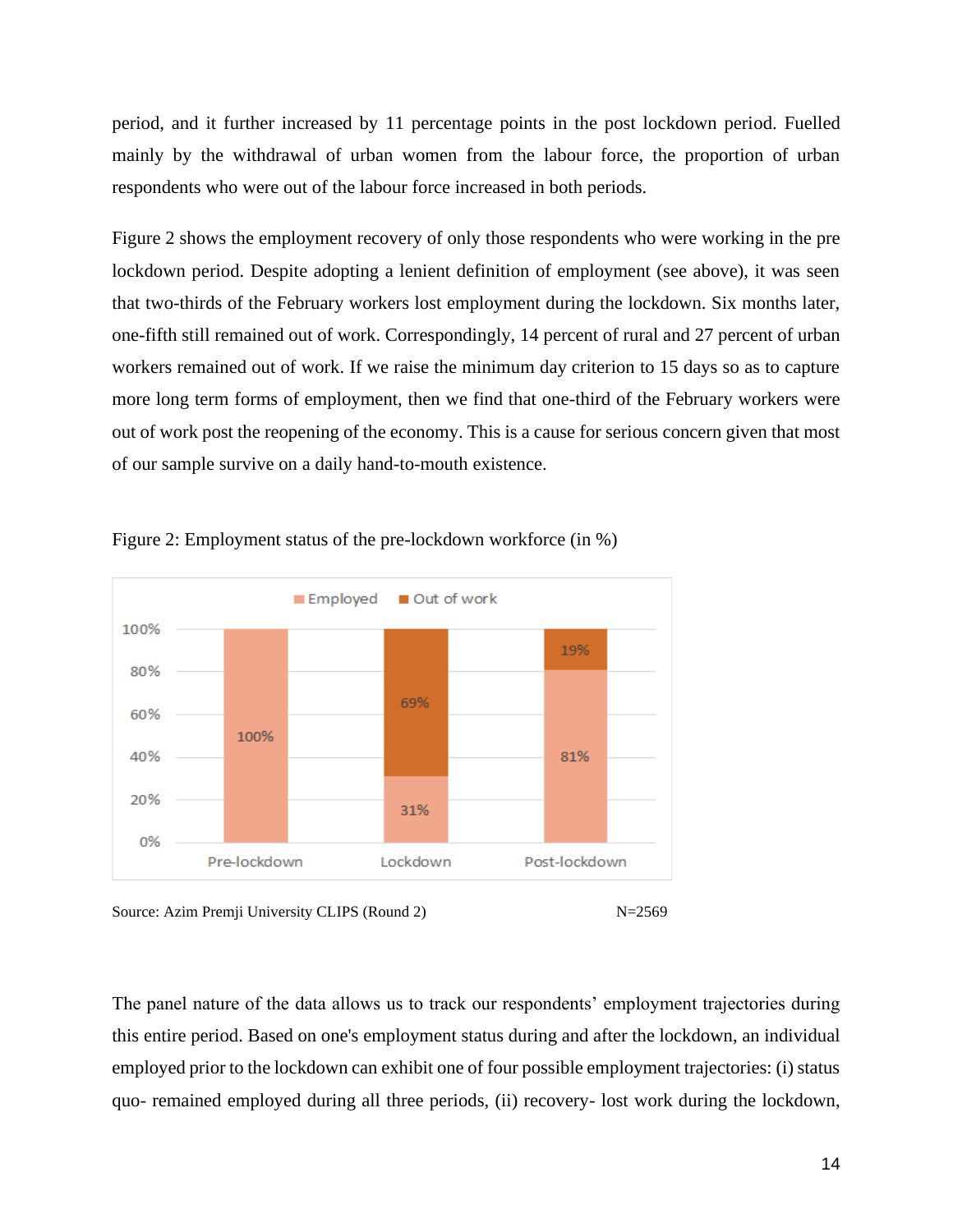but was employed post the lockdown (iii) no recovery- lost work during lockdown, not employed post lockdown and (iv) lagged job loss - employed during lockdown but lost employment post lockdown.

From Figure 3, we note that only one-fourth of the February workforce did not suffer employment loss either during or post lockdown (status quo). A little more than half of the February workforce recovered from the employment loss suffered during the lockdown (recovery). 15 percent of the February workers did not recover from the job loss suffered during the lockdown (no recovery), and 5 percent lost employment in the post lockdown period (lagged job loss).



Figure 3: Employment trajectories of the pre lockdown workforce by sector and sex (%)

Source: Azim Premji University CLIPS (Round 2) N=2569

Women workers fared worse than men in terms of job loss and recovery. 25 percent of the women workers and 28 percent of the men workers followed the status quo trajectory. Only 53 percent of the women recovered their lost jobs, the same figure for men was 57 percent. A higher proportion of women workers (17 percent) did not recover from the job loss. In comparison, 11 percent of men followed the no recovery trajectory. Women and men suffered 5 percent, and 4 percent lagged job loss respectively. Men were able to cope with employment loss by changing industry of work or employment arrangements, i.e., shifting to self-employed or casual wage work. The lower recovery of women from loss in employment than men could be explained by the limited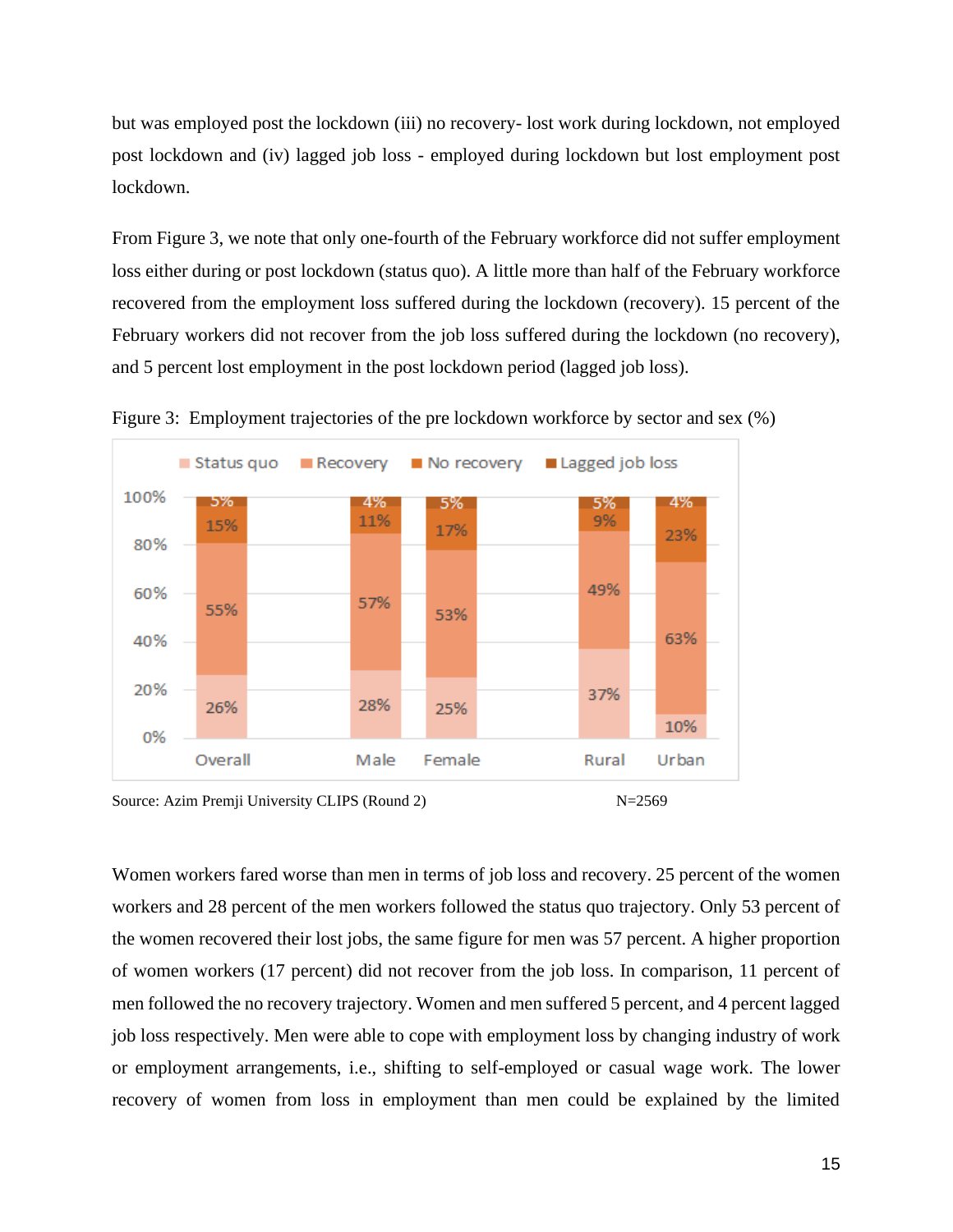availability of such 'fallback' options for employment (Abraham, Basole, and Kesar, 2021). There is evidence that suggests that the returning male migrants compete for agricultural wage work in rural areas thereby limiting the options for women (Niyati 2021).



Figure 4: Employment trajectories of the pre lockdown workforce by employment type (%)

Source : Azim Premji University CLIPS (Round 2)

Figure 3 also presents us with the differential impact of the lockdown on rural and urban employment. While 37 percent of the rural workers followed the status quo trajectory, only 10 percent of the urban workers followed the same trajectory. Employment recovery was found to be higher (63 percent) in urban areas than in rural areas (49 percent). However, a relatively higher share of urban respondents had not yet recovered from employment loss - a clear indication that urban labour markets have been much worse hit despite a quicker bounce back. A similar proportion of rural and urban workers followed the lagged job loss trajectory. Furthermore, when we look at employment trajectories by employment type of the workers prior to the pandemic, we note that regular salaried workers fared the worst when it came to employment recovery (Figure 4)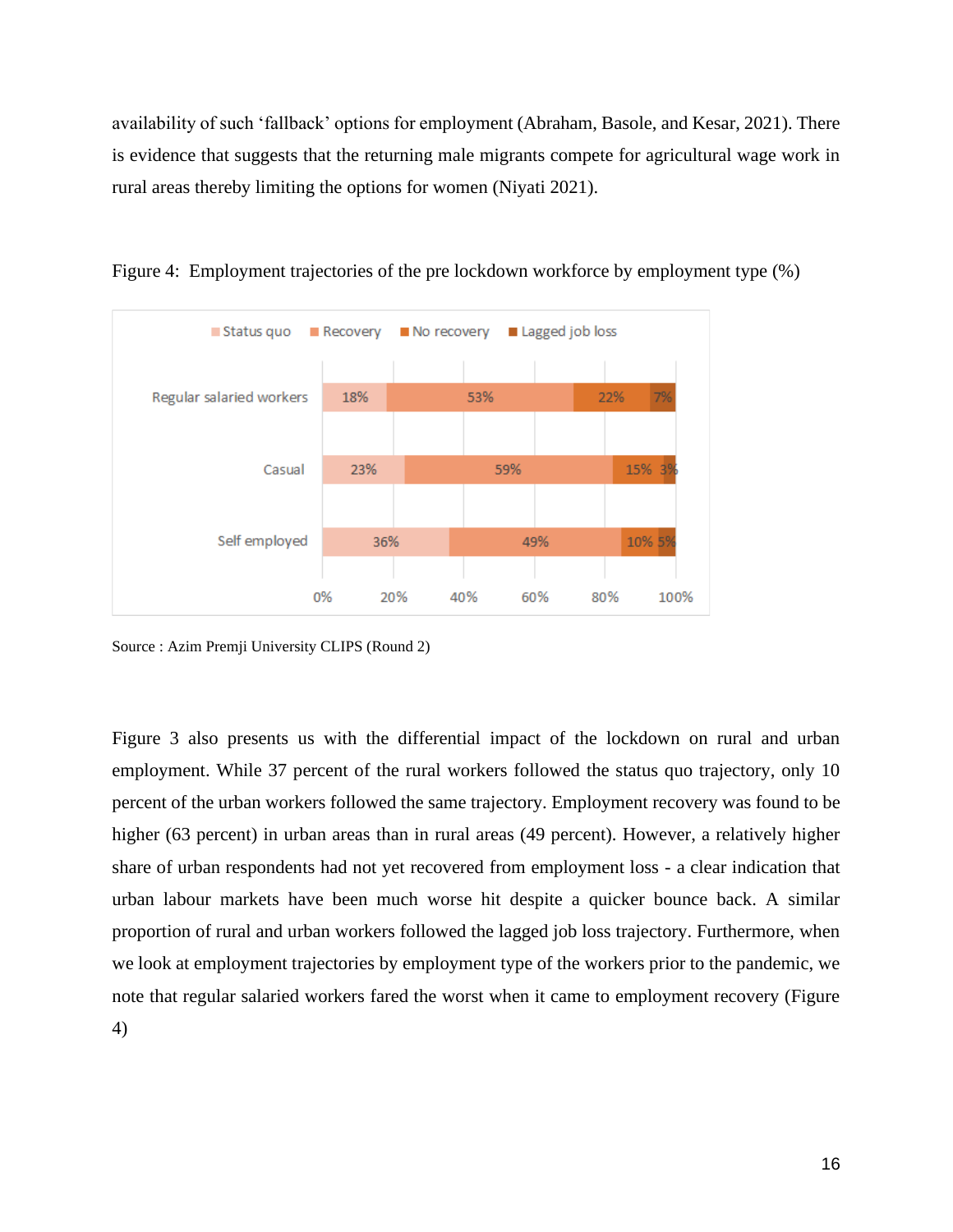The information provided above suggests that women workers, regular salaried workers and those situated in urban areas found it much more difficult to find lost work post the pandemic. With respect to the latter, one of the possible explanations provided is the presence of MGNREGA $^{18}$ . We asked the rural based respondents about the availability of work under this programme and found that there was a substantial unmet demand for MGNREGA work which continued even after the lockdown was lifted.

Since April 2020, only 55 percent of rural-based respondents who demanded work under the MGNREGA could get it. Figure 5 shows us the distribution of days worked by those who did manage to find MGNREGA work. It is to be noted that the reference period for this question was from the month of April onwards to the date of the interview which covered a minimum of 140 days.The median number of days worked was 25 days. 98 percent of those who got work said they would have liked to work for more days if work had been available. Those who had not received any work but were willing to work under MGNREGA were also asked about the total number of days they were willing to work under the programme if work became available. We show a distribution of the responses of both sets of individuals in Figure 6. This enables us to make a rough estimate of the level of unmet demand that persisted during this period. Interestingly for both sets of people, the median response was 100 days, clearly showing that the number of days on offer was not enough.

<sup>&</sup>lt;sup>18</sup> As per the MGNREGA MIS data, 11.19 crore individuals worked under the programme in the financial year 2020-2021. At the all India level, 52 days of employment were provided on average per household in the same period. Women person days out of total was about 53 percent and employment provided against demand was nearly 84 per cent. Data Source: Ministry of Rural Development. [http://mnregaweb4.nic.in/netnrega/all\\_lvl\\_details\\_dashboard\\_new.aspx?Fin\\_Year=2021-](http://mnregaweb4.nic.in/netnrega/all_lvl_details_dashboard_new.aspx?Fin_Year=2021-2022&Digest=B5DSyTB/eSUSkZd2BpGzbA) [2022&Digest=B5DSyTB/eSUSkZd2BpGzbA](http://mnregaweb4.nic.in/netnrega/all_lvl_details_dashboard_new.aspx?Fin_Year=2021-2022&Digest=B5DSyTB/eSUSkZd2BpGzbA) accessed on 01 February 2022.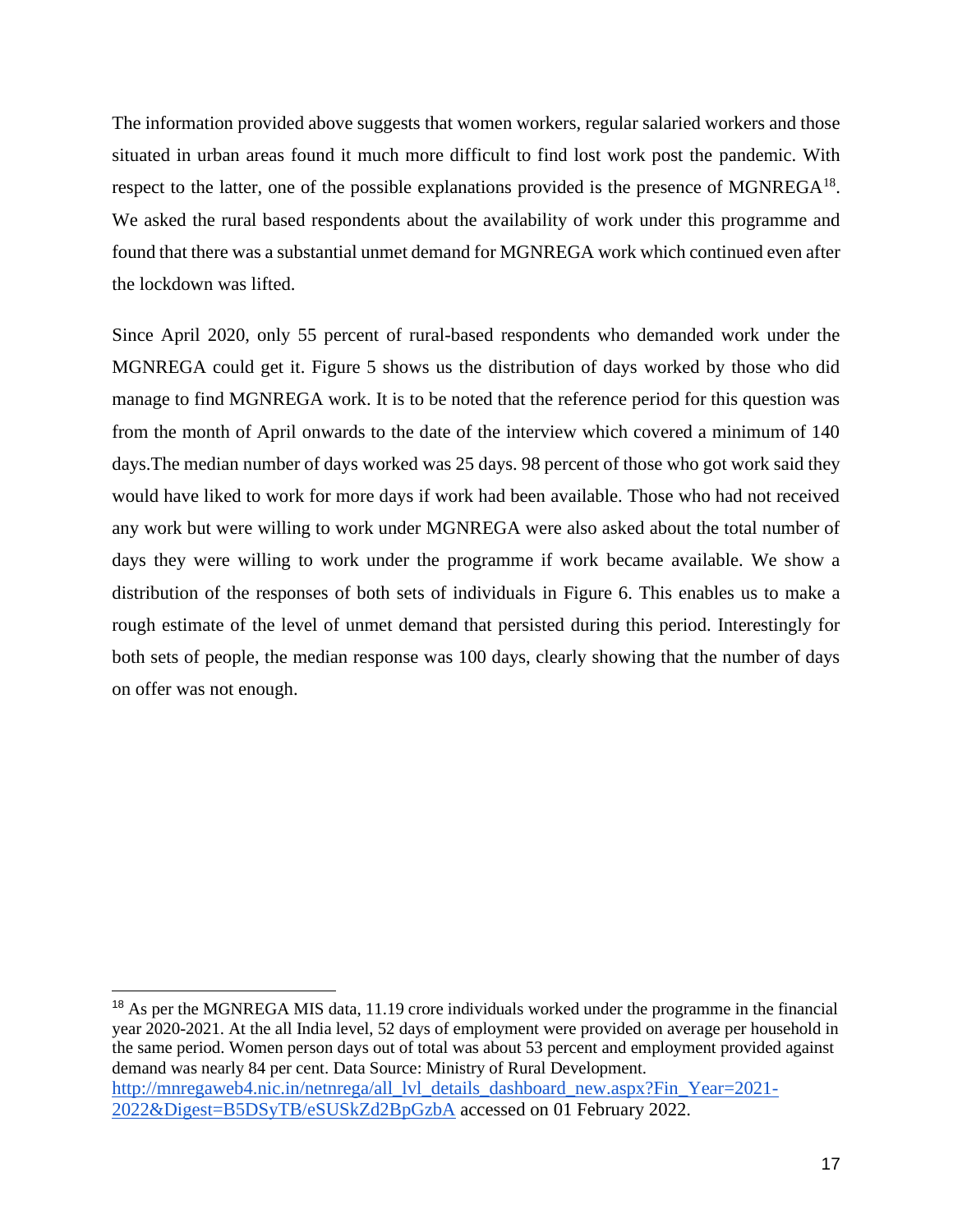

Figure 5: Distribution of days worked under MGNREGA



Figure 6: Unmet demand under MGNREGA



Source: Azim Premji University CLIPS (Round 2)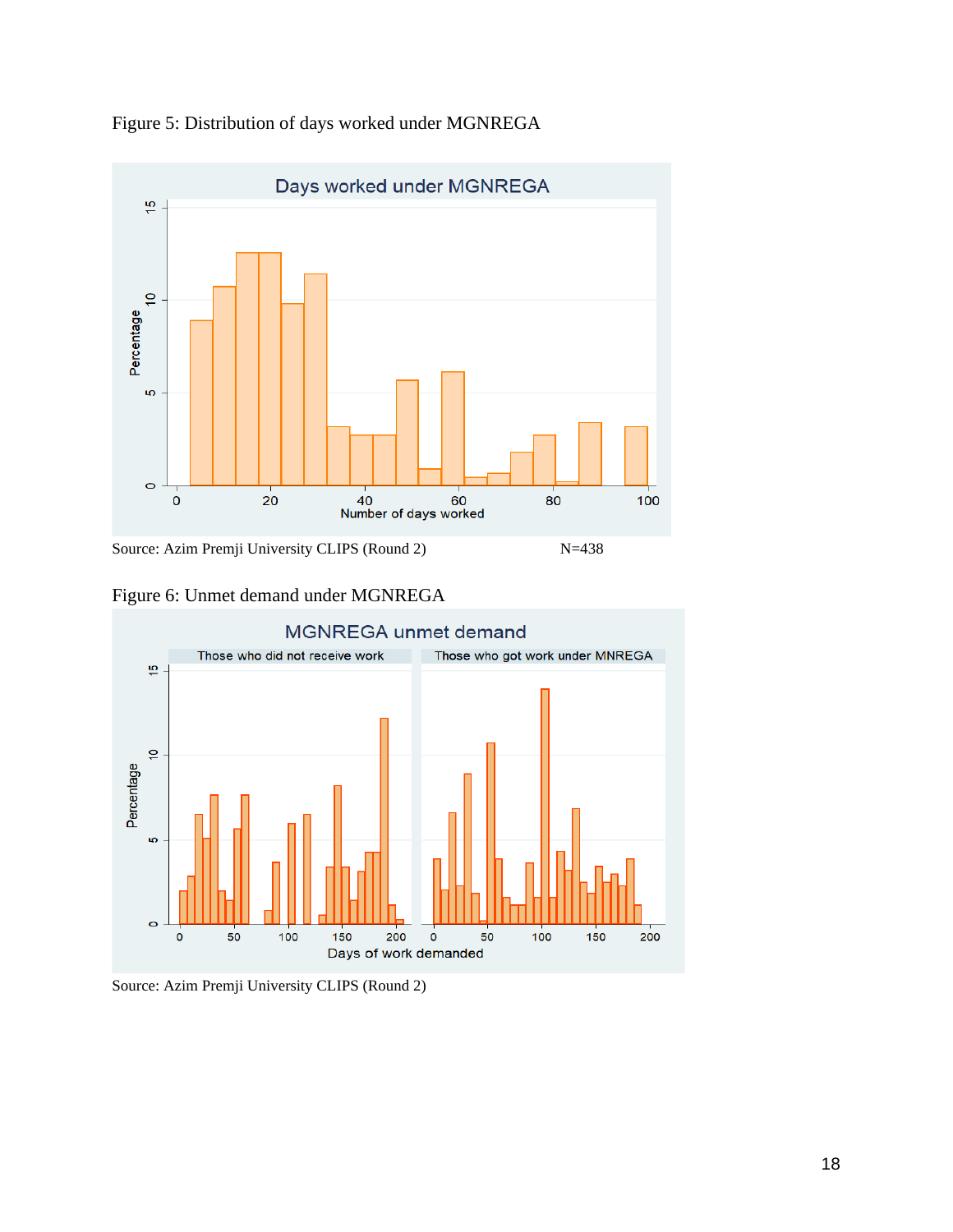#### **Earnings recovery and rise in precarity**

In order to get a proper sense of what this employment recovery means, we examined the level of earnings that these workers were receiving compared to pre-lockdown levels along with the type of work they were doing post this 'recovery'. The overall recovery in earnings was sought to be captured by the earnings index.<sup>19</sup> We created these indices for two different samples. The first covers all those who had a positive income in the pre-lockdown phase irrespective of their employment status in the post lockdown period. Individuals who dropped out of the workforce or became unpaid helpers had zero earnings. The second was conditioned on February earners having positive incomes in the post lockdown period as well. Farmers were excluded from both sets.



Figure 7: Earnings index post the lockdown

Source: Azim Premji University CLIPS (Round 2) N1:1098, N2:714



Given that a significant share of the sample was still out of work six months after the lockdown, it was noted that earnings, on the whole, were half of what they used to be before the lockdown (Figure 7). The situation in urban areas was worse with overall earnings being only 40 percent of

<sup>&</sup>lt;sup>19</sup> The earnings index was created for each individual by taking the ratio of their earnings in the postlockdown period to their earnings in the pre-lockdown period. We then took the median value of these ratios to arrive at an earning index for a typical individual. We take the average (median) of the ratios and not ratios of the medians to provide equal weightage to each observation. We use median values instead of mean values to account for the outliers in the earnings data.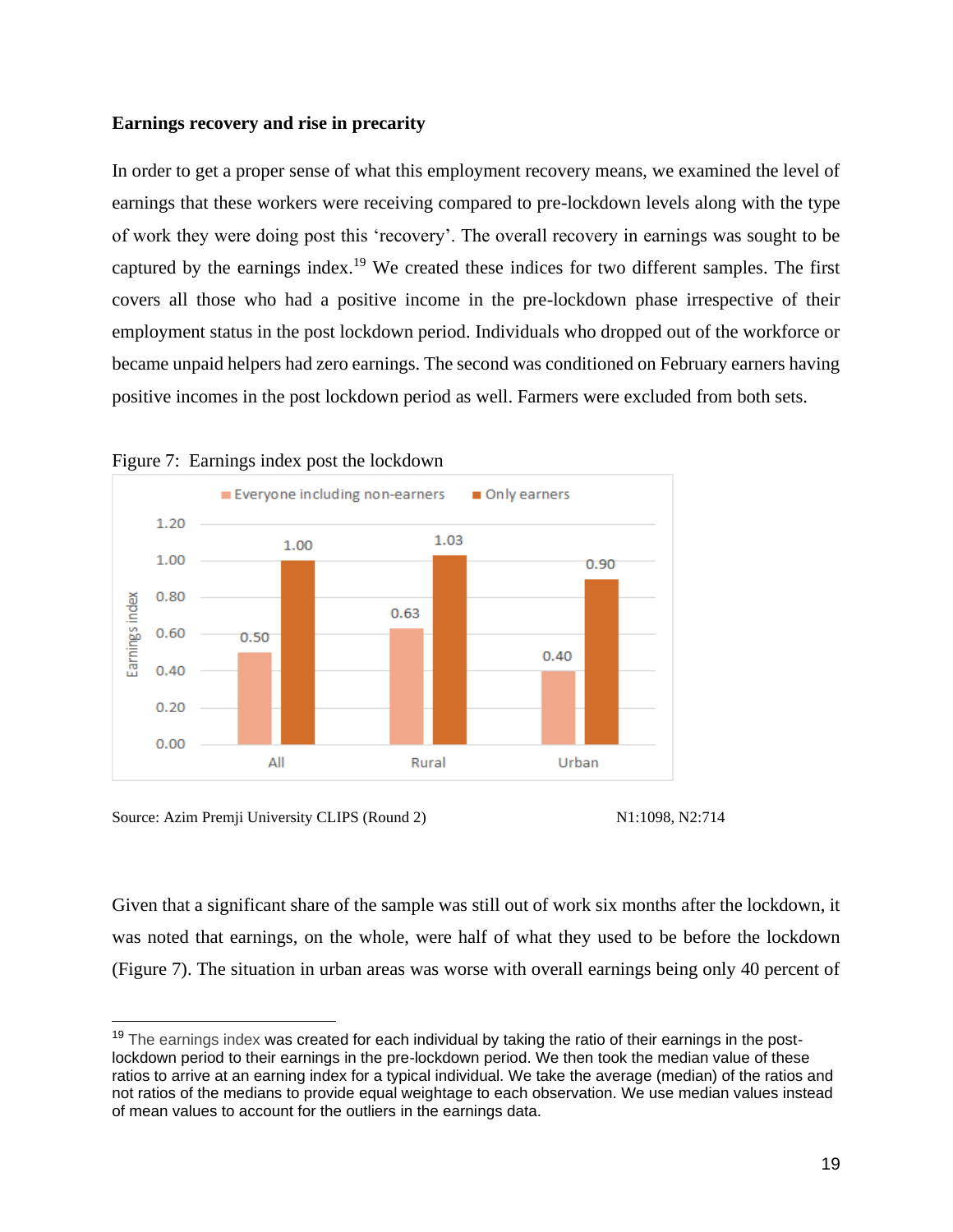pre-lockdown levels. However, if we look at only those workers who have managed to find work in the post lockdown period (i.e. we leave out those unemployed in the post lockdown period), we find that their earnings have managed to recover to pre-lockdown levels. Moreover, as we note from Table 3 of those who found work again, the poorest earnings recovery was noted for those employed as self-employed workers in the pre-pandemic period.

Table 3 Earnings index by employment type

|                                |               | Earnings Index   |                |
|--------------------------------|---------------|------------------|----------------|
|                                | Self employed | Regular salaried | Casual workers |
| Everyone including non-earners | 0.40          | 0.40             | 0.60           |
| Only earners                   | 0.60          | 0.90             | 1.10           |

Source: Azim Premji University COVID Livelihoods Survey (Round 2)

Table 4 Shift in employment category post the lockdown (in  $\%$ )<sup>20</sup>

| Category                | Self Employed | <b>Regular Wage Workers</b> | Casual Wage Workers |
|-------------------------|---------------|-----------------------------|---------------------|
| Self Employed           | 60%           | 9%                          | 31%                 |
| Regular Wage<br>Workers | 27%           | 40%                         | 33%                 |
| Casual Wage Workers     | 38%           | 12%                         | 50%                 |

Source: Azim Premji University COVID Livelihoods Survey (Round 2)

<sup>&</sup>lt;sup>20</sup> The rows denote the pre lockdown employment category of the respondents and the columns represent their employment category post the lockdown. Conditioned on being employed during both time periods. The numbers in bold provide us with the share of workers who in the post lockdown period managed to retain their pre lockdown employment category.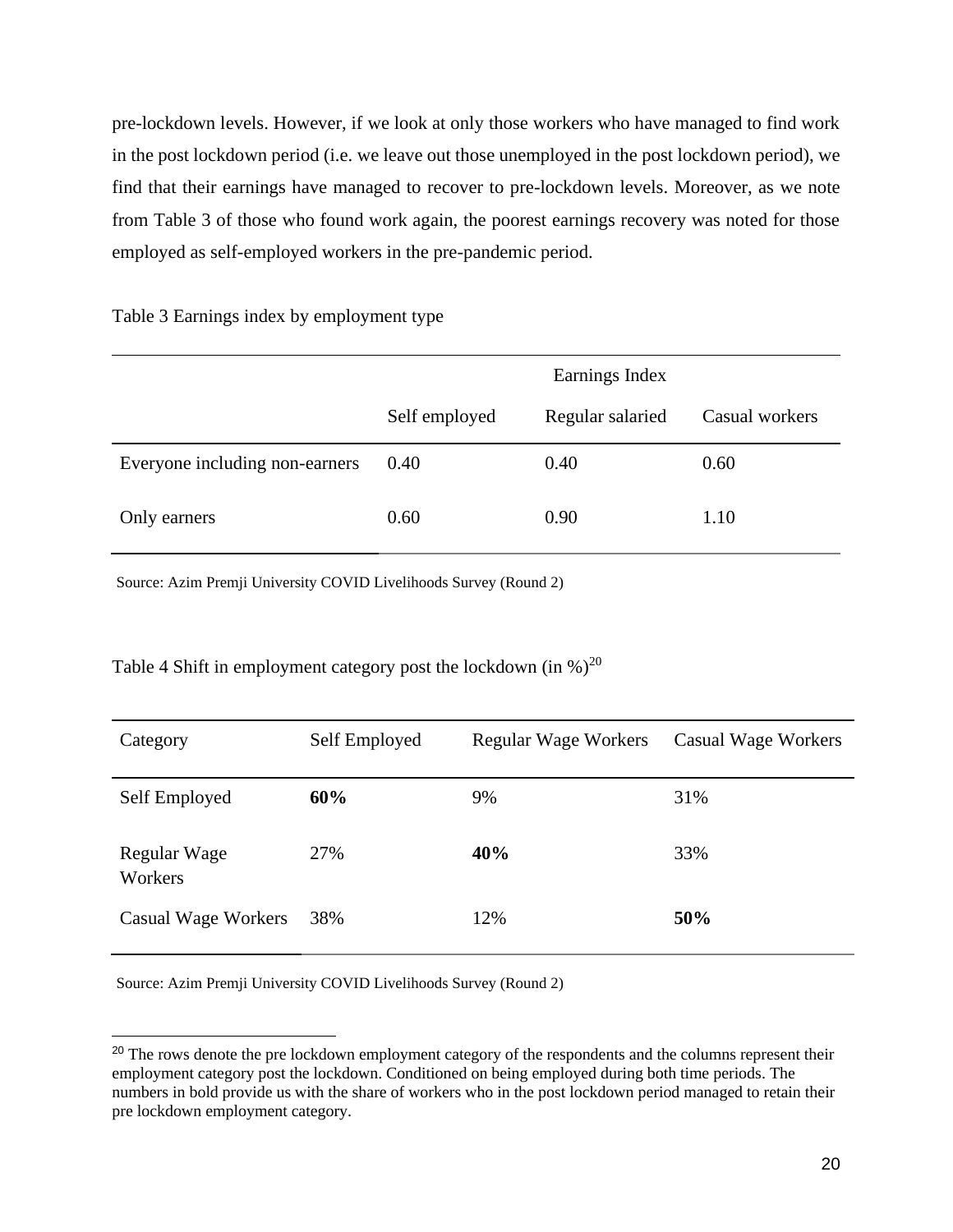We also found that some better off workers (with regular salaries in the pre-pandemic period) had to resort to more precarious and poorly paid types of employment. 60 percent of those employed as regular salaried workers before the lockdown shifted to self-employment and casual forms of work in the post lockdown period. For such workers, post lockdown earnings were only 75 percent of pre-lockdown earnings.

#### **Increase in debt burden and uncertainty of the recovery**

This overall loss in earnings (either down to job loss or shift towards more precarious forms of employment) coupled with inadequate social protection programmes and low savings meant that many of our respondents were forced to take up a loan or sell an asset to make ends meet during this crisis. 22 percent of our respondents admitted to having sold or pawned an asset so as to cover for the financial difficulties faced by them during the lockdown (Figure A.4 in appendix). A much larger share of our respondents (43 percent) borrowed to cover costs during the lockdown.<sup>21</sup> Most of these loans were acquired via informal networks with friends and relatives and local money lenders providing more than half of all loans lent out to the respondents. Worryingly, the amount of loan borrowed by these informal worker households was a higher multiple of their pre-pandemic household income with the poorest households taking the largest loans relative to their earnings.

Table 5 shows the burden of debt across the income quartiles based on February household income. From the same, we note that the median February household income of the bottom quartile was Rs 4000 and that of the top quartile was Rs  $18000^{22}$ . The loan amount borrowed by a typical household located in the bottom quartile was Rs 12000 and that in the top quartile was Rs 30,000. The poorest households (bottom quartile) had taken loans that were 3.8 times their monthly household income in February*.* The top quartile on the other hand had debt burdens 1.4 times their pre-pandemic incomes.

Table 5 Loan amount taken across income quartiles based on February household income

 $21$  In rural areas 41 percent of our respondents took a loan while in urban areas 45 percent was the share of respondents who reported having taken a loan.

<sup>&</sup>lt;sup>22</sup> We are using median and not mean figures in our income and loan analysis on account of outliers that distort the average.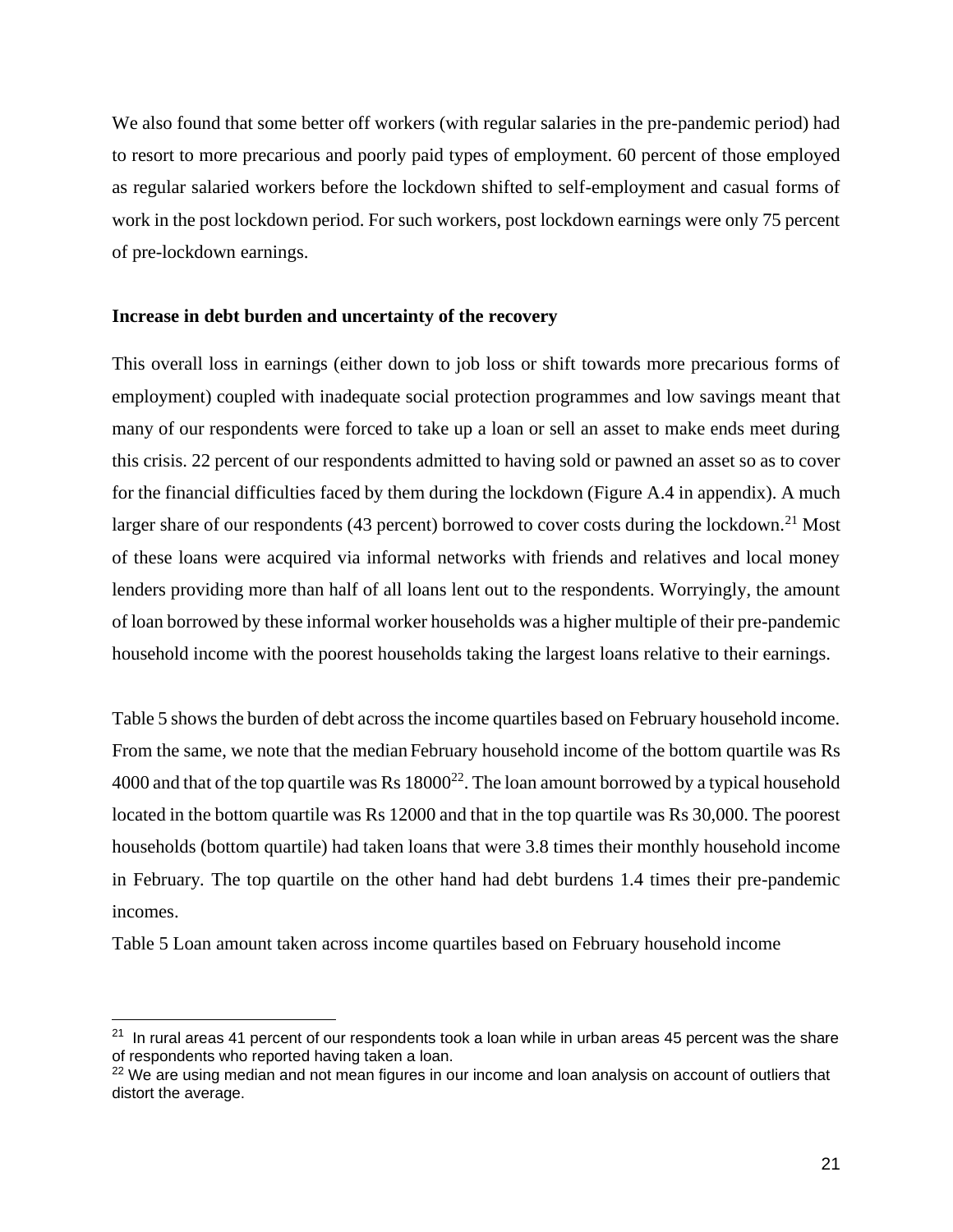|                                                  | Overall | <b>Bottom</b><br>25% | Second<br>25% | Third<br>25% | Top<br>25% |
|--------------------------------------------------|---------|----------------------|---------------|--------------|------------|
| Median household income February 2020 ( $Rs$ )   | 8500    | 4000                 | 7000          | 10000        | 18000      |
| Amount of loan taken (Rs)                        | 18000   | 12000                | 15000         | 20000        | 30000      |
| Ratio of loan amount to household income $^{23}$ | 2.1     | 3.8                  | 2.1           |              |            |

Source: Azim Premji University COVID Livelihoods Survey (Round 2)

The above is of significant concern as it signals towards an increase in indebtedness of the poorest among the poor and suggests an increase in vulnerability that is likely to persist even after the employment recovery is achieved.

#### **Employment Recovery- Regression Analysis**

In the final section of the paper, we carry out a multivariate logistic regression model using maximum likelihood estimation in order to understand how employment recovery varied with specific attributes of the respondents. Only those respondents who were employed in the prelockdown period and lost work during the lockdown period were considered for the analysis. The dv in our model takes the value of 1 if a respondent is employed in the post lockdown period and 0 if the respondent is out of work. We regressed this variable on specific attributes of the respondents, such as their per capita household income in February, age group, social group (caste), religion, gender, marital status, education, the type of employment they had in February (regular, self-employed, or casual), the sector of employment and their location (rural or urban). We used the state fixed effect to account for state level variations. The standard errors are clustered at the state level.

The estimates are presented as odds ratio in table 6. For an independent categorical variable, if the odds ratio is above 1, then the non-base category is more likely to recover from employment loss in comparison to the base category. If the odds ratio is lesser than 1, then the non-base category is less likely to recover from the loss of employment. We find that urban workers are significantly less likely to recover from the employment loss than rural workers. During the first wave of the

 $23$  We take the median of the ratios and not ratios of the medians so as to provide equal weightage to each observation. This is also the reason why the values arrived at by dividing the median value of loan taken to the median value of household income in February will not be necessarily equal to the values provided in the row titled *Ratio of loan amount and household income in February*.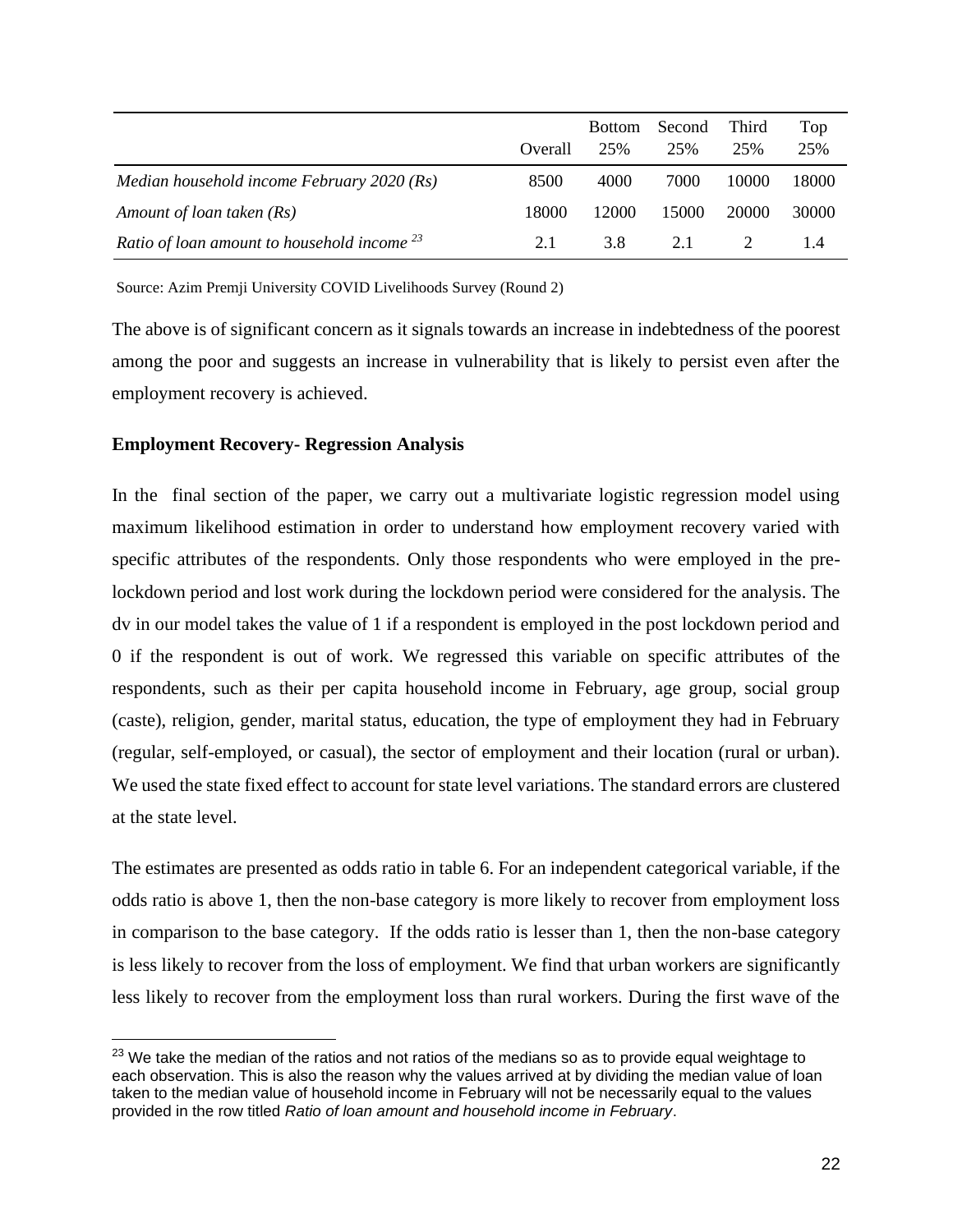covid-19 infections, the urban areas had a higher disease burden and stricter lockdowns. This along with the fact that the agriculture sector registered relatively higher growth rates than other sectors, could partly explain this result. We also find that women workers and workers above the age of sixty are significantly less likely to recover from employment loss. While workers who are not literate are significantly more likely to recover from employment loss than the workers with the education level of higher secondary and above.

We carried out a similar employment recovery regression exercise for only women workers. The results are also provided in table 6, It was observed that women aged between 30 to 44 were significantly more likely to recover from job loss while women aged 60 & above were less likely to recover their lost employment as compared to those in the age group of 18 to 29. Never-married women were significantly more likely to regain lost work compared to currently married women. Furthermore, women located in urban areas and Muslim women were significantly less likely to recover from the job loss. Also, not-literate women and women educated up until primary and middle school were significantly more likely to find employment once again than women with the educational qualification of higher secondary and above.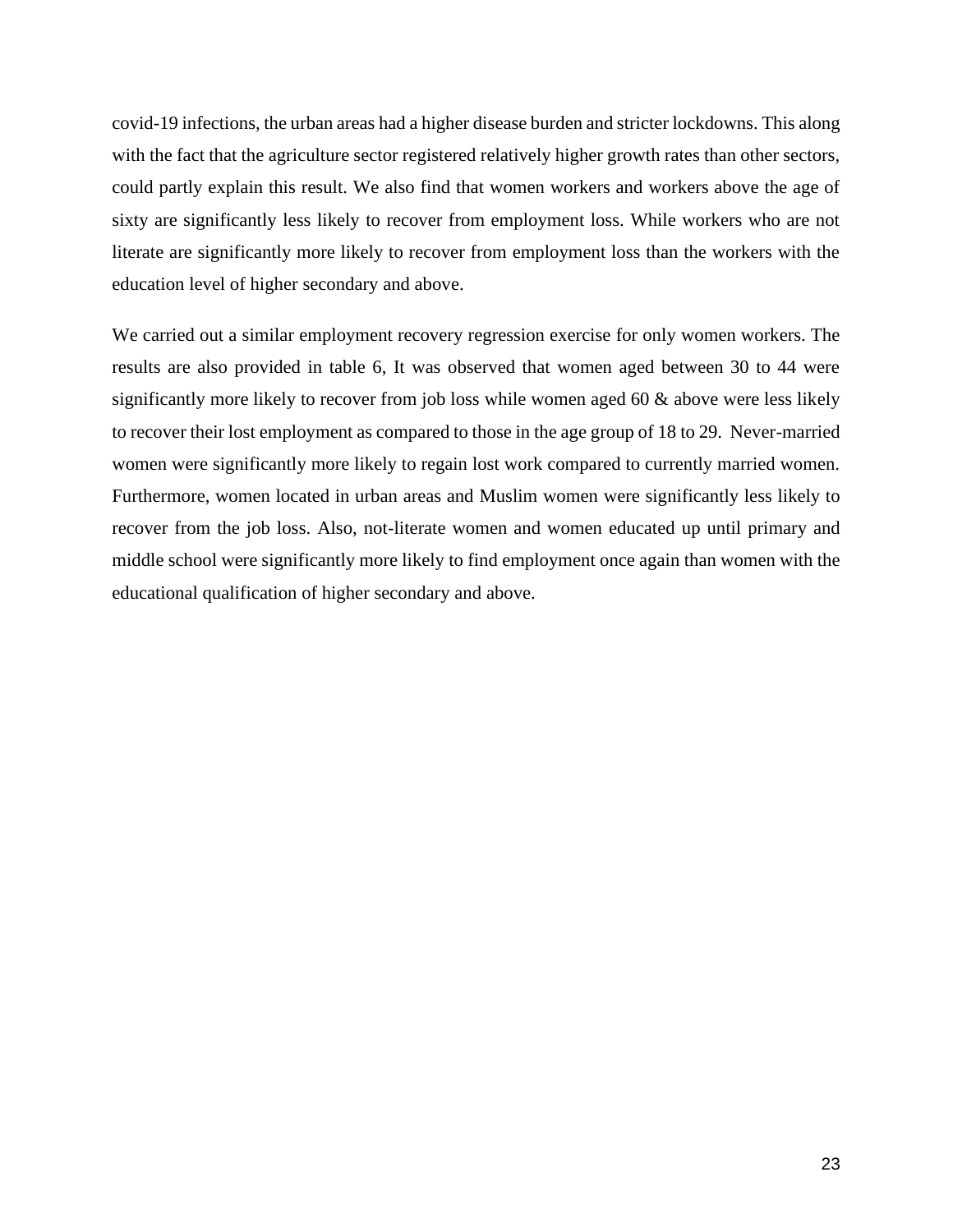|                                                     | Overall     | Women                 |
|-----------------------------------------------------|-------------|-----------------------|
| Age (Base: 18 to 29)                                |             |                       |
| 30 to 44                                            | 1.201       | 1.508*                |
|                                                     | (0.285)     | (0.345)               |
| 45 to 59                                            | 0.752       | 0.790                 |
|                                                     | (0.162)     | (0.209)               |
| 60 & above                                          | $0.284***$  | $0.3\overline{12***}$ |
|                                                     | (0.128)     | (0.136)               |
| Religion (Base: Hindu)                              |             |                       |
| Muslim                                              | 0.759       | $0.448**$             |
|                                                     | (0.301)     | (0.151)               |
| Others                                              | 1.487       | 0.821                 |
|                                                     | (0.826)     | (0.564)               |
| Sex (Base: Male)                                    |             | <b>NA</b>             |
| Female                                              | 0.393***    |                       |
|                                                     | (0.127)     |                       |
| Sector (Base: Rural)                                |             |                       |
| Urban                                               | $0.259**$   | 0.2499*               |
|                                                     | (0.151)     | (0.187)               |
| Educational Status (Base: Higher Secondary & Above) |             |                       |
| Secondary                                           | 1.112       | 1.770                 |
|                                                     | (0.446)     | (0.873)               |
| Middle                                              | 1.143       | 2.29479**             |
|                                                     | (0.379)     | (0.852)               |
| Primary                                             | 1.414       | 2.13832*              |
|                                                     | (0.387)     | (0.897)               |
| Not literate                                        | $1.879**$   | 2.62166***            |
|                                                     | (0.474)     | (0.862)               |
| Marital Status (Base: Currently married)            |             |                       |
| Never married                                       | 1.159       | 3.507527*             |
|                                                     | (0.272)     | (2.678)               |
| Widowed                                             | 1.540       | 1.748                 |
|                                                     | (0.619)     | (0.601)               |
| Other                                               | 5.059       | 4.361                 |
|                                                     | (5.060)     | (4.258)               |
| <b>State Fixed Effects</b>                          | Yes         | Yes                   |
| Number of observations                              | 1,082       | 650                   |
| Log pseudolikelihood                                | $-440.5446$ | $-296.73$             |

Table 6: Logistic regression estimates of Employment Recovery (Odds Ratio**)**

Note: Standard errors are in parentheses. \*,\*\*,\*\*\* indicate 10%, 5%, and 1% level of significance respectively. Please refer to appendix table A4 and A5.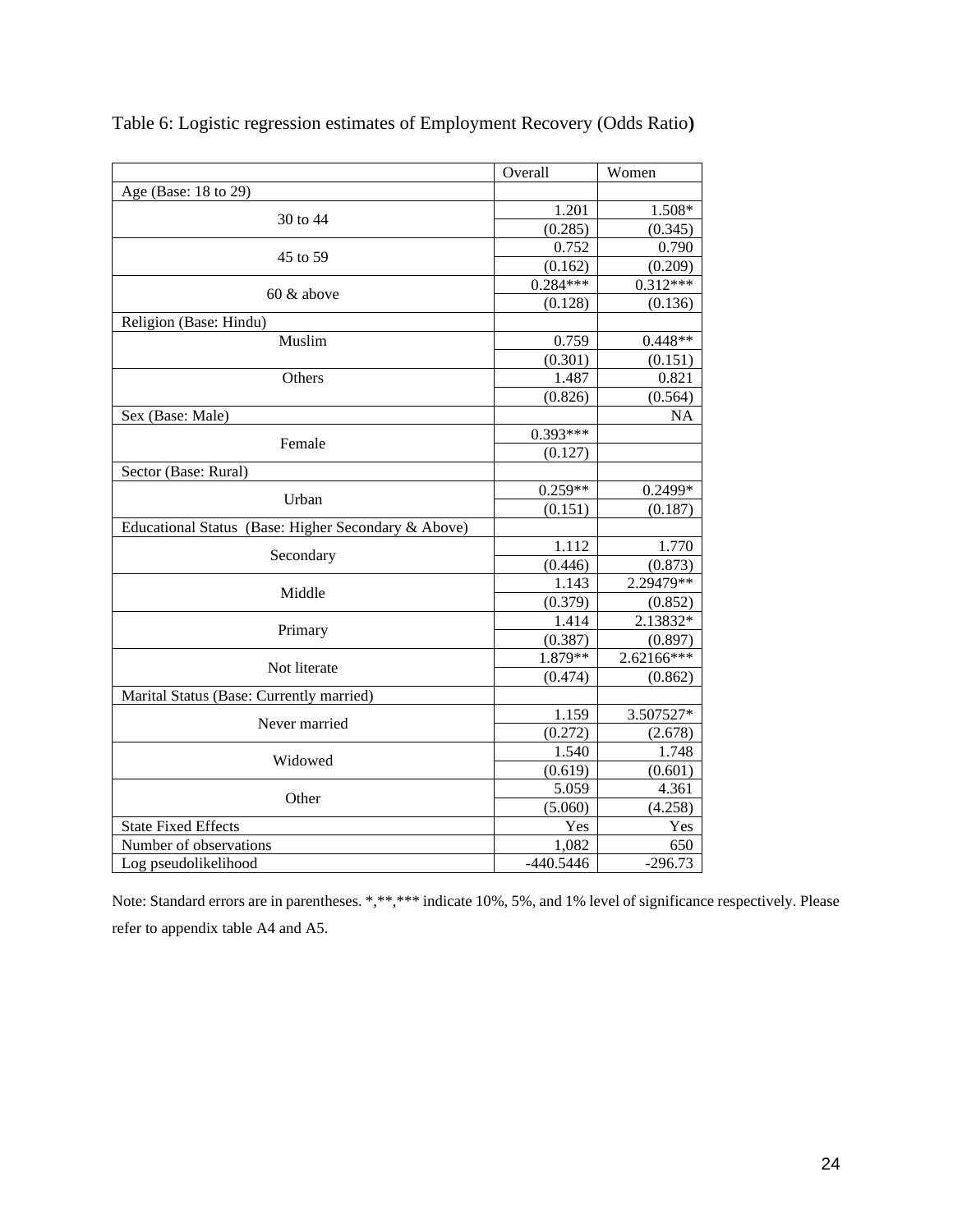#### **Summary and Conclusion**

The sudden announcement of lockdown exposed the informal workers to many vulnerabilities. Even before the pandemic hit, the Indian economy was in a phase of deceleration. The pandemic lockdown has brought the already slowing down economy to a screeching halt. The worst affected were those engaged in the informal economy.

Our study of 2778 informal sector workers shows that the extent of employment recovery six months after the lockdown period has been modest at best. One-fifth of the pre-lockdown workforce was not working when we interviewed them the second time. Women workers, those located in urban areas and regular salaried workers were particularly affected. There was also a huge unmet demand in rural areas for MGNREGA work signalling the livelihood crisis as a result of this shock.

Given the staggered recovery, overall earnings in the post lockdown period were half of what they used to be before the lockdown with urban earnings less than half of pre-lockdown levels.. Those who managed to recover employment, however, saw their earnings reach to pre-covid levels. Furthermore, there was a movement away from better forms of work with close to two-thirds of pre-lockdown regular salaried workers shifting to self-employment and casual work in the post lockdown period. These workers were now earning only three-fourth of their pre-lockdown incomes. Consequently, the households resorted to informal loans and distress sale of assets to tide over the crisis. Worryingly, the amount of loan borrowed by these informal worker households was a higher multiple of their pre-pandemic household income with the poorest households taking the largest loans relative to their earnings, raising concerns of a persistence of vulnerability and precarity experienced by these workers even after the employment recovery is achieved.

Our regression analysis of employment recovery conditional on job loss suggests that respondents hailing from urban centres, women respondents, and workers above the age of sixty were significantly less likely to recover from a loss in employment. The workers who are not literate were significantly more likely to achieve employment recovery than those with educational qualification of higher secondary and above. A similar exercise carried out for women workers informs us that middle aged women, never married women and women who were not-literate women or educated up until primary and middle school were significantly more likely to recover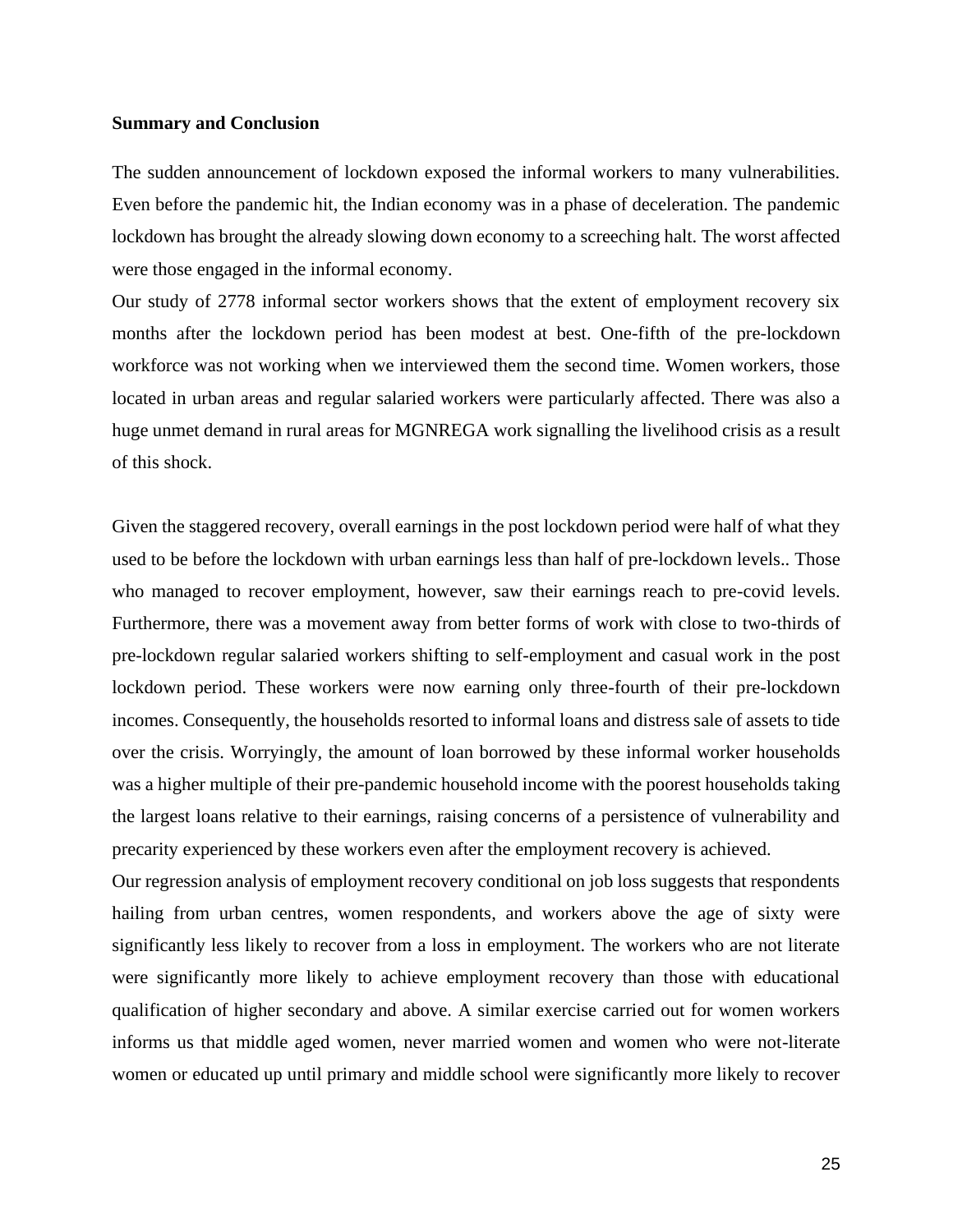from job loss. Older women, those located in urban areas and Muslim women were on the other hand significantly less likely to recover from the job loss.

The results of our analysis thus inform us that while it is true that the pandemic induced lockdown has undermined the material conditions for subsistence of the vast majority of informal workers, this segment cannot be seen as a monolith. Special attention needs to be given to certain specific demographic groups and occupations which are most vulnerable to falling behind in the case of any large-scale economic shock. Such considerations need to inform both our short term relief measures as a response to this pandemic as well as our long term re-imagination of what a social protection programme for the informal economy should look like.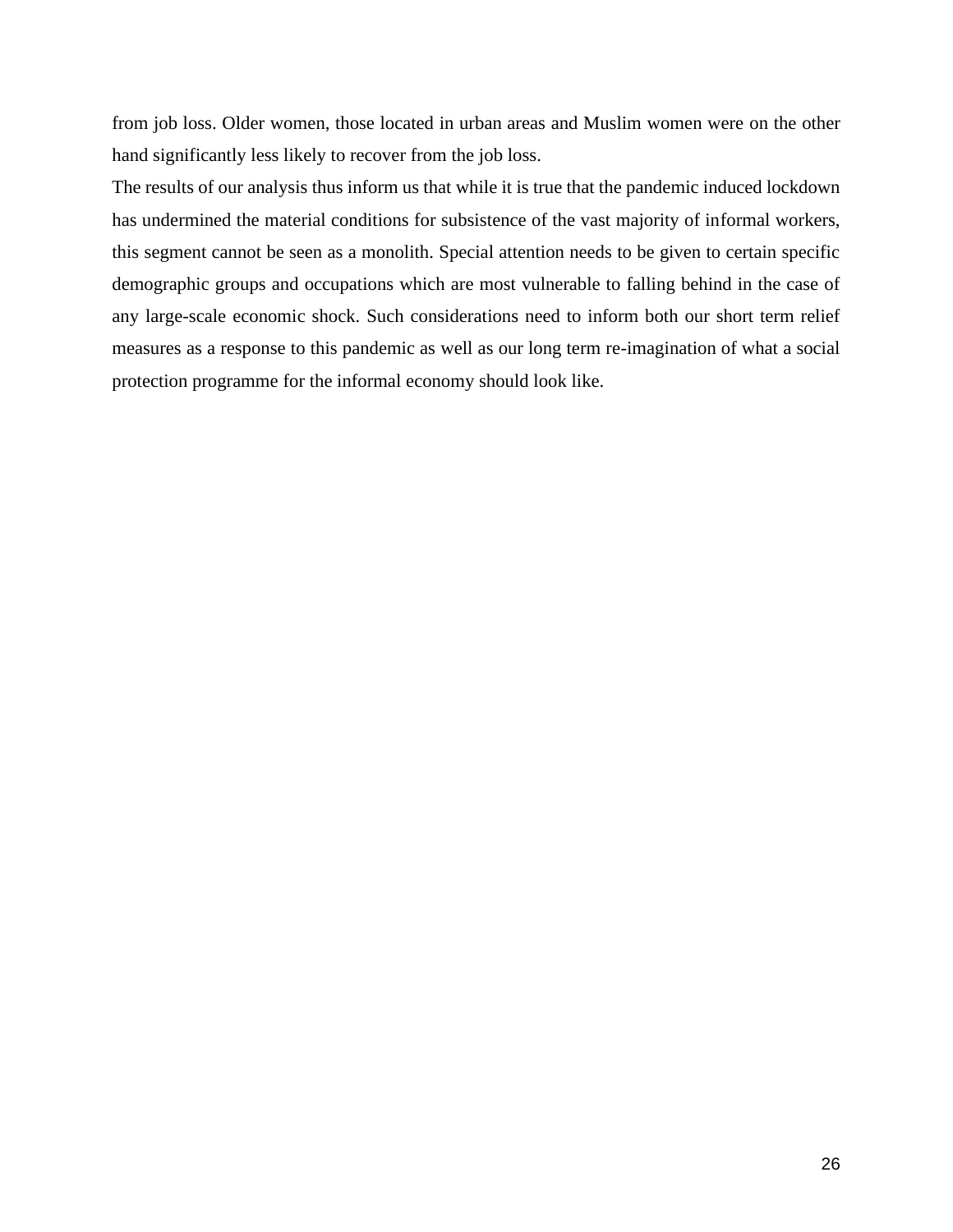# **Appendix**

| <b>State</b>         | Rural          | Urban          | Total |
|----------------------|----------------|----------------|-------|
| Andhra Pradesh       | 257            | 8              | 265   |
| Delhi                | $\overline{0}$ | 65             | 65    |
| Gujarat              | 122            | 138            | 260   |
| Jharkhand            | 270            | $\overline{0}$ | 270   |
| Karnataka            | 135            | 291            | 426   |
| Madhya Pradesh       | 210            | $\overline{0}$ | 210   |
| Maharashtra          | 7              | 144            | 151   |
| Odisha               | 228            | 152            | 380   |
| Other states         | 5              | 6              | 11    |
| Rajasthan            | $\overline{0}$ | 238            | 238   |
| Telangana            | 253            | 35             | 288   |
| <b>Uttar Pradesh</b> | 36             | 26             | 62    |
| <b>West Bengal</b>   | 146            | 3              | 149   |
| Total                | 1,669          | 1,106          | 2,775 |

Table A.1 State wise rural-urban distribution of respondents

Source: Azim Premji University COVID Livelihoods Survey (Round 2)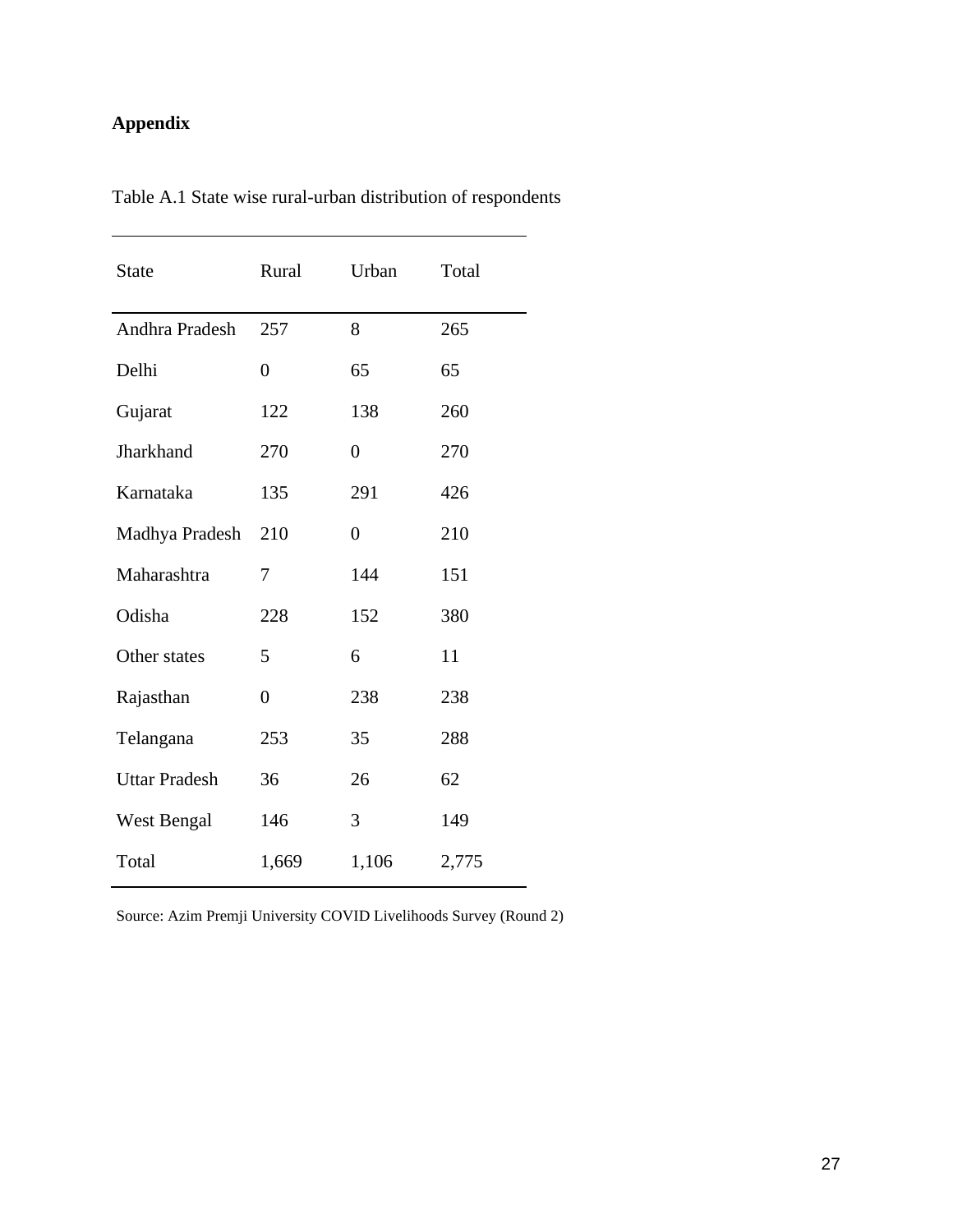|             | <b>Strongly Formal</b> | <b>Weakly Formal</b> | Informal | Total |
|-------------|------------------------|----------------------|----------|-------|
| Organised   | 25.6                   | 25.8                 | 37.7     | 89.1  |
| Unorganised | 1.0                    | 3.9                  | 373.6    | 378.5 |
| Overall     | 26.6                   | 29.7                 | 411.3    | 467.6 |

Table A.2 Size of India's informal workforce (in millions), 2018-19<sup>24</sup>

Source: Author's calculation from the unit level PLFS 2018-19 data.

#### Table A.3 Median monthly earnings of organised and unorganised sector workers, 2018-19

|                       | <b>Organised Sector</b> | <b>Unorganised Sector</b> |
|-----------------------|-------------------------|---------------------------|
| Self Employed Workers | 22000                   | 8000                      |
| Regular Wage Workers  | 15000                   | 8000                      |
| Casual Wage workers   | 6000                    | 5600                      |
| All worker categories | 12000                   | 7200                      |

Source: Author's calculation from the unit level PLFS 2018-19 data.

 $24$  Wage workers who have a written contract as well as access to social security are employed in 'Strongly Formal' jobs. Those who have either a written contract or access to social security are employed in 'Weakly Formal' jobs. Lack of both is characterised as Informal employment.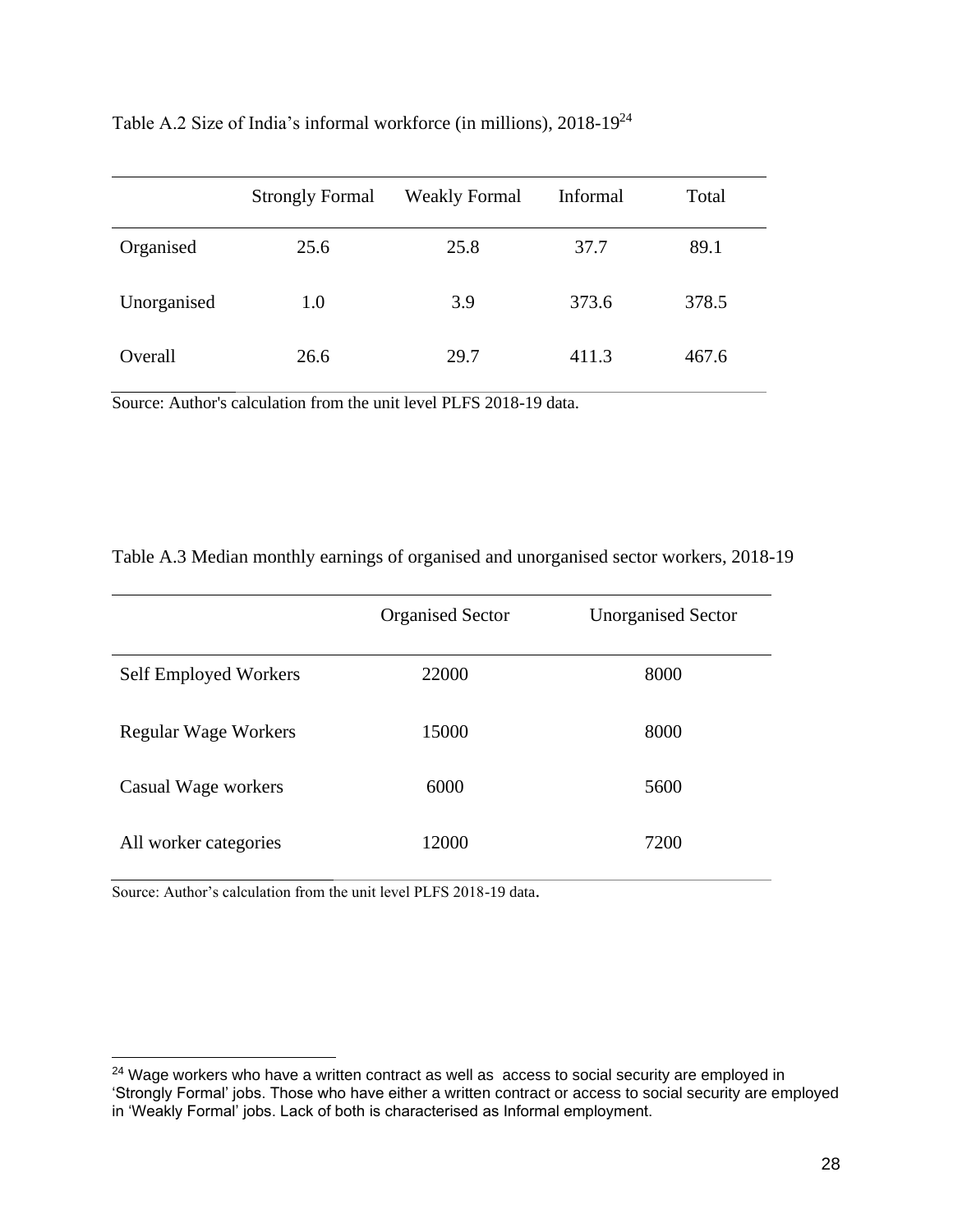### Table A.4 Employment Recovery

| Logistic regression                | Number of obs   | and the state of the state of the | 1,082  |  |
|------------------------------------|-----------------|-----------------------------------|--------|--|
|                                    | Wald $chi2(10)$ | $=$                               |        |  |
|                                    | Prob > chi2     | -                                 |        |  |
| Log pseudolikelihood = $-440.5446$ | Pseudo R2       |                                   | 0.1343 |  |
|                                    |                 |                                   |        |  |

|                                                            |                                                         |                                                        |                                      |                                              | (Std. Err. adjusted for 12 clusters in state)            |                                                          |
|------------------------------------------------------------|---------------------------------------------------------|--------------------------------------------------------|--------------------------------------|----------------------------------------------|----------------------------------------------------------|----------------------------------------------------------|
| emp binary Octlday                                         | Odds Ratio                                              | Robust<br>Std. Err.                                    | $\mathbf{z}$                         | P >  z                                       | [95% Conf. Interval]                                     |                                                          |
| log percapita feb                                          | 1.276385                                                | .2331763                                               | 1.34                                 | 0.182                                        | .892237                                                  | 1.825927                                                 |
| agecat<br>30 to 44<br>45 to 59<br>$60 \& above$            | 1.200802<br>.7517761<br>.2838944                        | .284828<br>.1618557<br>.1276303                        | 0.77<br>$-1.33$<br>$-2.80$           | 0.440<br>0.185<br>0.005                      | .7543412<br>.4929771<br>.1176203                         | 1.911502<br>1.146437<br>.6852219                         |
| social group<br><b>OBC</b><br>SC<br>ST                     | .910768<br>.8777357<br>1,360088                         | .406949<br>.2810756<br>.8653914                        | $-0.21$<br>$-0.41$<br>0.48           | 0.834<br>0.684<br>0.629                      | .3793799<br>.4685815<br>.390812                          | 2.186459<br>1.644154<br>4.733323                         |
| religion<br>Muslim<br>Others                               | .7590161<br>1.486671                                    | .3008869<br>.8256106                                   | $-0.70$<br>0.71                      | 0.487<br>0.475                               | .3489958<br>.5006187                                     | 1.650752<br>4.414918                                     |
| female<br>Female<br>2. rural urban                         | .393302<br>.258634                                      | .1272632<br>.1508735                                   | $-2.88$<br>$-2.32$                   | 0.004<br>0.020                               | .208592<br>.0824403                                      | .7415746<br>.8113942                                     |
| edu resp<br>Secondary<br>Middle<br>Primary<br>Not literate | 1.112322<br>1.14272<br>1.413829<br>1,878669             | .445535<br>.3794116<br>.3867368<br>.4743269            | 0.27<br>0.40<br>1.27<br>2.50         | 0.790<br>0.688<br>0.206<br>0.013             | .5073248<br>.5961004<br>.8271048<br>1.145351             | 2.438794<br>2.190584<br>2.416759<br>3.081498             |
| febemptype broad<br>Self-employed<br>Casual                | 1.201644<br>1.064423                                    | .3247532<br>.3436047                                   | 0.68<br>0.19                         | 0.497<br>0.847                               | .7075097<br>.5653785                                     | 2.040889<br>2.003961                                     |
| febv203broad<br>Manufacturing<br>Construction<br>Services  | .6739697<br>1.037368<br>.9731962                        | .2976051<br>.17605<br>.2766206                         | $-0.89$<br>0.22<br>$-0.10$           | 0.372<br>0.829<br>0.924                      | .2836448<br>.7438354<br>.5575136                         | 1.601422<br>1.446735<br>1.698812                         |
| Marital status<br>Never married<br>Widowed<br>Other        | 1.158747<br>1.540467<br>5.058603                        | .2722144<br>.6191182<br>5.060165                       | 0.63<br>1.08<br>1.62                 | 0.531<br>0.282<br>0.105                      | .7311778<br>.7007325<br>.7121413                         | 1.836344<br>3.386513<br>35.93312                         |
| month<br>11<br>12                                          | .440375<br>1.052274                                     | .2382799<br>.4542958                                   | $-1.52$<br>0.12                      | 0.130<br>0.906                               | .1524934<br>.451483                                      | 1,271728<br>2.45254                                      |
| state<br>2<br>3<br>4<br>5                                  | 7.357314<br>2.088777<br>1.489815<br>4.692299            | 3.384837<br>.6725738<br>.3266233<br>2.466476           | 1.82<br>2.94                         | 4.34 0.000<br>$2.29$ 0.022<br>0.069<br>0.003 | 2.986152<br>1.111246<br>.9694315<br>1.674778<br>.5892697 | 18.12703<br>3.926213<br>2.289537<br>13.14662<br>1.830484 |
| 6<br>7<br>8<br>9<br>10                                     | 1.03858<br>1.362626<br>5.109935<br>3.088342<br>9.029239 | .3003066<br>.630143<br>1.921949<br>1.533968<br>2.94638 | 0.13<br>0.67<br>4.34<br>2.27<br>6.74 | 0.896<br>0.503<br>0.000<br>0.023<br>0.000    | .5504787<br>2.444902<br>1.16664<br>4.763114              | 3.372972<br>10.67995<br>8.175492<br>17.11636             |
| 11<br>12<br>cons                                           | 2.054159<br>6.392759<br>.9711025                        | .7988575<br>2.65168<br>1.416249                        | 1.85<br>4.47<br>$-0.02$              | 0.064<br>0.000<br>0.984                      | .9585258<br>2.835403<br>.055703                          | 4.402144<br>14.41325<br>16.92978                         |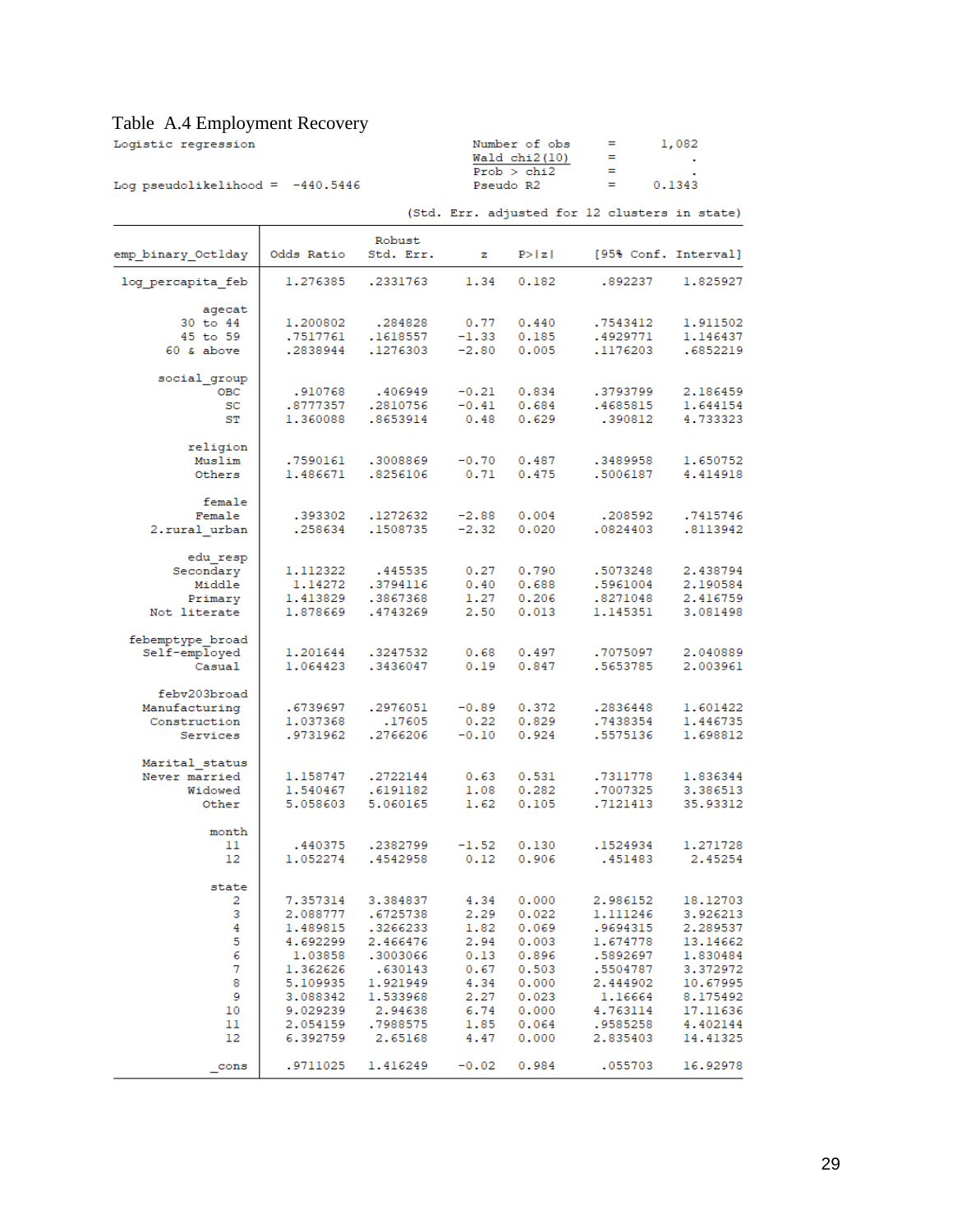# Table A5 Women Employment recovery

| Logistic regression                 |                      |                      |                 | Number of obs  | $\displaystyle \qquad \qquad =\qquad \qquad$  | 650                  |
|-------------------------------------|----------------------|----------------------|-----------------|----------------|-----------------------------------------------|----------------------|
|                                     |                      |                      |                 | Wald chi2(9)   | $=$                                           |                      |
|                                     |                      |                      |                 | Prob > chi2    | $=$<br>$=$                                    |                      |
| Log pseudolikelihood = $-296.73055$ |                      |                      |                 | Pseudo R2      | 0.1368                                        |                      |
|                                     |                      |                      |                 |                | (Std. Err. adjusted for 11 clusters in state) |                      |
|                                     |                      | Robust               |                 |                |                                               |                      |
| emp binary Octlday                  | Odds Ratio           | Std. Err.            | z               | P >  z         | [95% Conf. Interval]                          |                      |
| log percapita feb                   | 1.133693             | .2419925             | 0.59            | 0.557          | .7461086                                      | 1.722617             |
| agecat                              |                      |                      |                 |                |                                               |                      |
| 30 to 44                            | 1.507974             | .3454019             | 1.79            | 0.073          | .9625561                                      | 2.362446             |
| 45 to 59                            | .7904926             | .208847              | $-0.89$         | 0.374          | .4709899                                      | 1.326735             |
| $60$ & above                        | .3116439             | .1364242             | $-2.66$         | 0.008          | .1321416                                      | .7349839             |
| social group                        |                      |                      |                 |                |                                               |                      |
| OBC                                 | 1.434263             | .6225667             | 0.83            | 0.406          | .6125621                                      | 3.358208             |
| SC                                  | .9371465             | .251395              | $-0.24$         | 0.809          | .5539464                                      | 1.585431             |
| ST                                  | 2.113607             | 1.195974             | 1.32            | 0.186          | .69723                                        | 6.407262             |
| religion                            |                      |                      |                 |                |                                               |                      |
| Muslim                              | .4471883             | .1509497             | $-2.38$         | 0.017          | .2307623                                      | .8665946             |
| Others                              | .8214306             | .5643715             | $-0.29$         | 0.775          | .2136707                                      | 3.157888             |
| 2.rural urban                       | .249902              | .1869941             | $-1.85$         | 0.064          | .0576556                                      | 1.083173             |
| edu resp                            |                      |                      |                 |                |                                               |                      |
| Secondary                           | 1.769956             | .8726338             | 1.16            | 0.247          | .6734391                                      | 4.651861             |
| Middle                              | 2.29479              | .8517737             | 2.24            | 0.025          | 1.108655                                      | 4.749956             |
| Primary                             | 2.138321             | .8967784             | 1.81            | 0.070          | .9399228                                      | 4.864672             |
| Not literate                        | 2.621662             | .8618812             | 2.93            | 0.003          | 1.376389                                      | 4.993584             |
| febemptype broad                    |                      |                      |                 |                |                                               |                      |
| Self-employed                       | 1.192847             | .3301811             | 0.64            | 0.524          | .6933804                                      | 2.052098             |
| Casual                              | 1.049269             | .3612795             | 0.14            | 0.889          | .5343244                                      | 2.060481             |
|                                     |                      |                      |                 |                |                                               |                      |
| febv203broad<br>Manufacturing       | .8999593             | .5812584             | $-0.16$         | 0.870          | .253779                                       | 3.191464             |
| Construction                        | .7866544             | .197817              | $-0.95$         | 0.340          | .4805466                                      | 1.287753             |
| Services                            | .8018502             | .3367674             | $-0.53$         | 0.599          | .3520455                                      | 1.826365             |
|                                     |                      |                      |                 |                |                                               |                      |
| Marital status                      |                      |                      |                 |                |                                               |                      |
| Never married                       | 3.507527             | 2.678416             | 1.64            | 0.100          | .7852484<br>.8910384                          | 15.66733             |
| Widowed<br>Other                    | 1.747668<br>4.361454 | .6006829<br>4.257891 | 1.62<br>1.51    | 0.104<br>0.131 | .643638                                       | 3.427847<br>29.55432 |
|                                     |                      |                      |                 |                |                                               |                      |
| month                               |                      |                      |                 |                |                                               |                      |
| 11                                  | .5166563             | .3532957             | $-0.97$         | 0.334          | .1352508                                      | 1.97362              |
| 12                                  | .9878662             | .5015029             | $-0.02$         | 0.981          | .365237                                       | 2.671908             |
| state                               |                      |                      |                 |                |                                               |                      |
| 2                                   | ı                    | (empty)              |                 |                |                                               |                      |
| з                                   | 2.66959              | .995411              | 2.63            | 0.008          | 1.285454                                      | 5.544117             |
| 4                                   | 1.939714             | .485054              | 2.65            | 0.008          | 1.18818                                       | 3.1666               |
| 5<br>6                              | 4.531708             | 2.110263             | 3.25            | 0.001          | 1.819224                                      | 11.28854             |
| 7                                   | .8370595<br>3.14081  | .2882168<br>1.373262 | $-0.52$<br>2.62 | 0.605<br>0.009 | .4262556<br>1.33312                           | 1.643776<br>7.399698 |
| 8                                   | 6.745637             | 2.570037             | 5.01            | 0.000          | 3.196846                                      | 14.23391             |
| 9                                   | 3.681107             | 1.946376             | 2.46            | 0.014          | 1.305894                                      | 10.37646             |
| 10                                  | 6.420061             | 2.644763             | 4.51            | 0.000          | 2.863415                                      | 14.39442             |
| 11                                  | 3.734339             | 2.767069             | 1.78            | 0.075          | .8739581                                      | 15.95647             |
| 12                                  | 7.101886             | 3.542944             | 3.93            | 0.000          | 2.671355                                      | 18.8806              |
|                                     |                      |                      |                 |                |                                               |                      |
| $_{\rm cons}$                       | .4411673             | .7370094             | $-0.49$         | 0.624          | .0166953                                      | 11.65766             |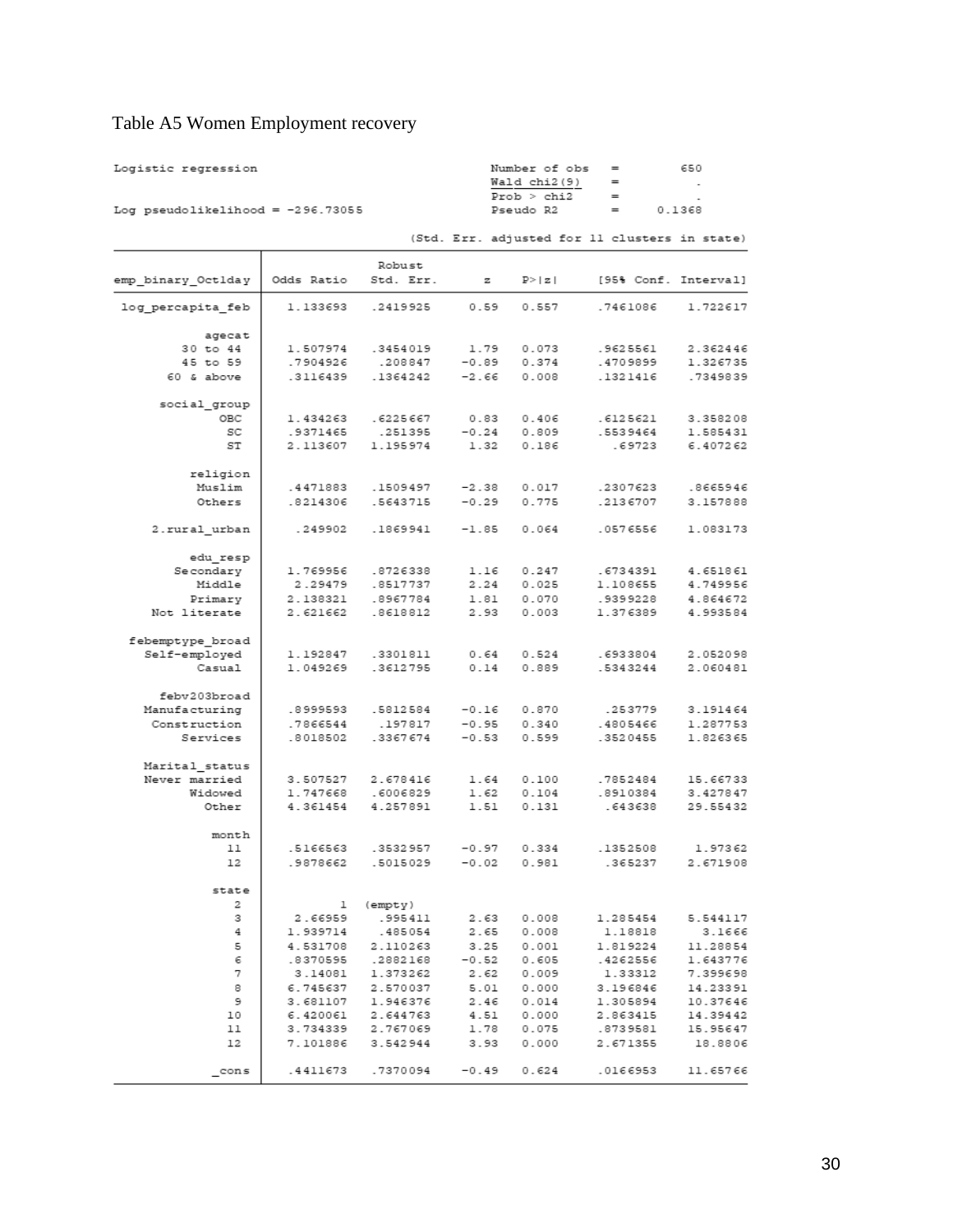

Figure A.1: Share of workers engaged in the unorganised sector by industry, 2018-19





#### Figure A.2 Representation index of Unorganised workers by earning decile, 2018-19<sup>25</sup>

Source: Author's calculation from the unit level PLFS 2018-19 data.

<sup>&</sup>lt;sup>25</sup> The representation index in Figure A.2 provides us with the share of unorganised sector workers in each earning decile divided by the overall share of unorganised sector workers. We calculate this as an index of disproportionality. An index score greater than one suggests that the decile bin in question has a disproportionately higher fraction of unorganised workers.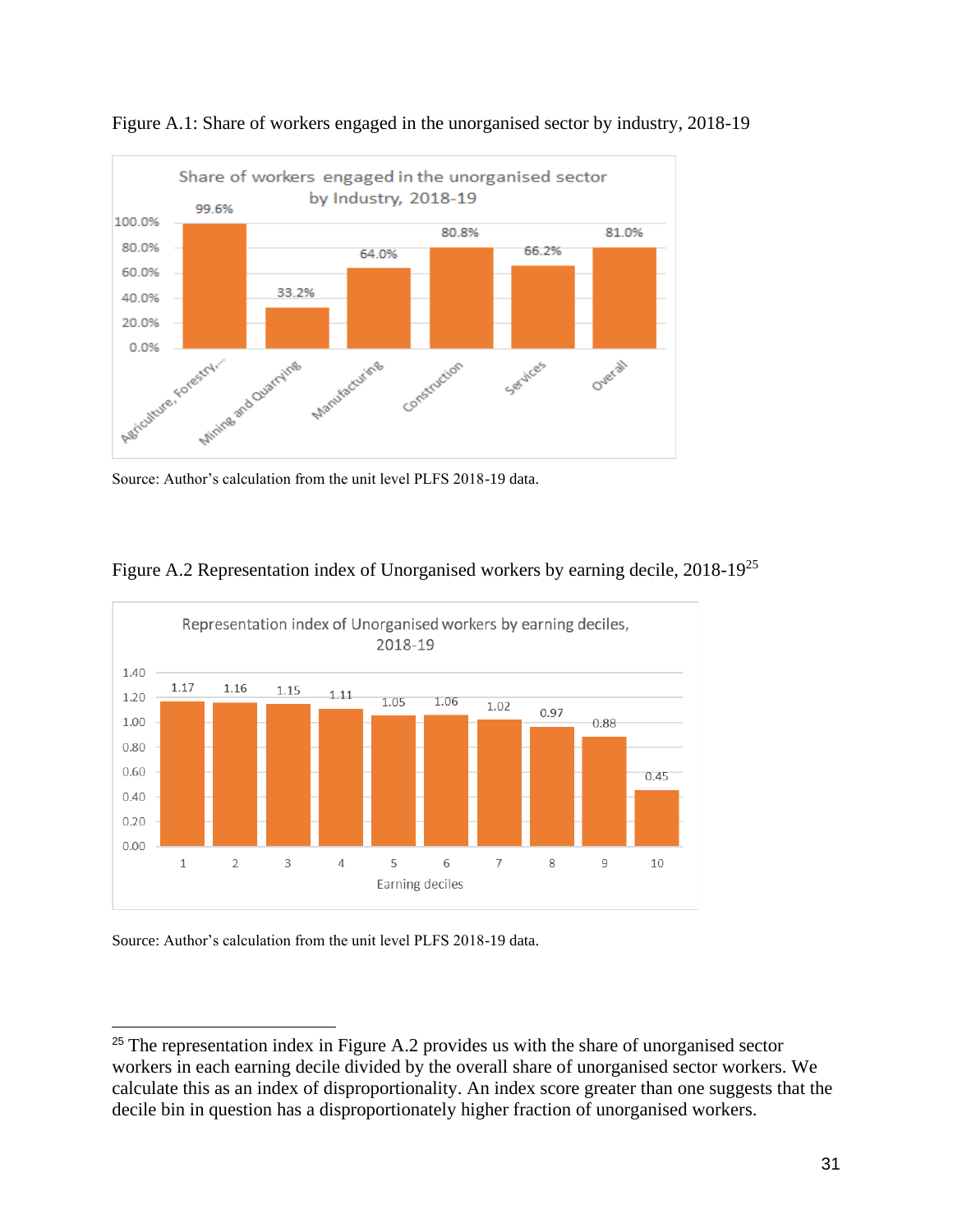

Figure A.3 Transition patterns of unorganised sector workers (urban) across four quarters, 2018- 19

Source: Author's calculation from the unit level PLFS 2018-19 data.



**Figure A.4: More than 1/5th sold/pawned an asset to cover expenses during the lockdown**

Source: Azim Premji University CLIPS (Round 2) N rural=1669, N urban=1106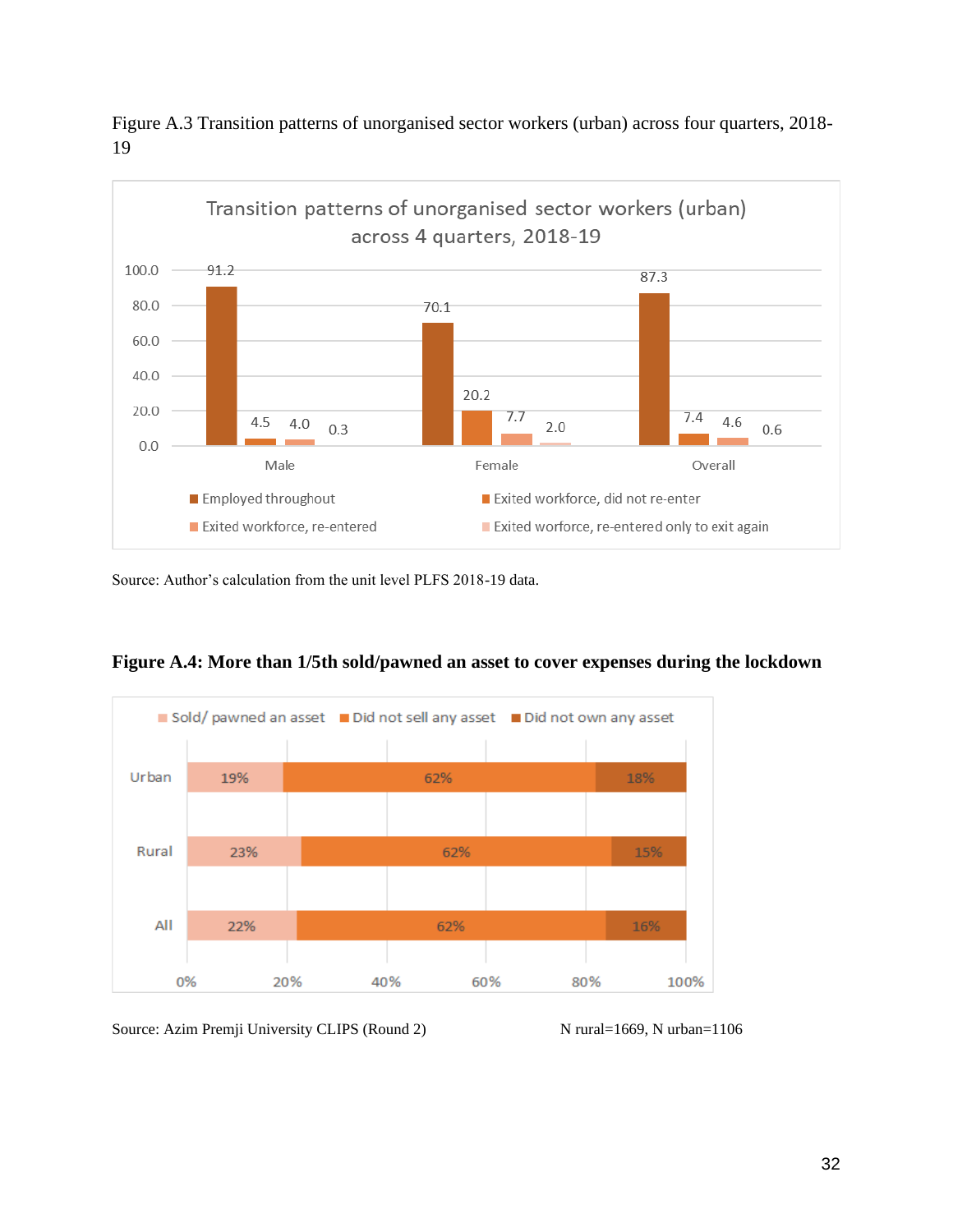#### **References**

[Abraham, R., Basole, A., & Kesar, S. 2021.](https://www.zotero.org/google-docs/?vIGsEc) *[Down and Out? The Gendered Impact of the Covid-](https://www.zotero.org/google-docs/?vIGsEc)[19 Pandemic on India's Labour Market](https://www.zotero.org/google-docs/?vIGsEc)*[. Working Paper #40, Centre for Sustainable](https://www.zotero.org/google-docs/?vIGsEc)  [Employment, Azim Premji University,Bangalore.](https://www.zotero.org/google-docs/?vIGsEc) [https://cse.azimpremjiuniversity.edu.in/wp](https://cse.azimpremjiuniversity.edu.in/wp-content/uploads/2021/02/Abraham_Basole_Kesar_Gender_Covid_Feb_2021.pdf)[content/uploads/2021/02/Abraham\\_Basole\\_Kesar\\_Gender\\_Covid\\_Feb\\_2021.pdf](https://cse.azimpremjiuniversity.edu.in/wp-content/uploads/2021/02/Abraham_Basole_Kesar_Gender_Covid_Feb_2021.pdf)

Adhikari, A., Goregaonkar, N., Narayanan, R., Panicker, N., & Ramamoorthy, N. 2020. Manufactured Maladies: Lives and Livelihoods of Migrant Workers During COVID-19 Lockdown in India. *The Indian Journal of Labour Economics*, 1-29.

Azim Premji University. 2021. *Impact of COVID-19 on Livelihoods of Informal Sector Workers and Vulnerable Groups in Bengaluru: A View from the Ground*. Azim Premji University. [http://strandedworkers.in/mdocs-posts/impact-of-covid-19-on-livelihoods-of-informal-sector](http://strandedworkers.in/mdocs-posts/impact-of-covid-19-on-livelihoods-of-informal-sector-workers-and-vulnerable-groups-in-bengaluru-a-view-from-the-ground/)[workers-and-vulnerable-groups-in-bengaluru-a-view-from-the-ground/.](http://strandedworkers.in/mdocs-posts/impact-of-covid-19-on-livelihoods-of-informal-sector-workers-and-vulnerable-groups-in-bengaluru-a-view-from-the-ground/)

Basole, A., Abraham, R., Lahoti, R., Kesar, S., Jha, M., Nath, P., ... & Narayanan, R. 2021. *State of working India 2021: one year of Covid-19*. Azim Premji University.

Deshpande, A. 2020. *The Covid-19 Pandemic and Lockdown: First Effects on Gender Gaps in Employment and Domestic Work in India.* Discussion Paper Series in Economics 30. Ashoka University[.](https://ashoka.edu.in/static/doc_uploads/file_1592462930.pdf) [https://ashoka.edu.in/static/doc\\_uploads/file\\_1592462930.pdf.](https://ashoka.edu.in/static/doc_uploads/file_1592462930.pdf)

[Deshpande, A., and Rajesh, R. 2020.](https://www.zotero.org/google-docs/?vIGsEc) *[Is COVID-19 'The Great Leveler'? The Critical Role of](https://www.zotero.org/google-docs/?vIGsEc)  [Social Identity in Lockdown-](https://www.zotero.org/google-docs/?vIGsEc) Induced Job Losses*[. Discussion Paper Series in Economics 34.](https://www.zotero.org/google-docs/?vIGsEc)  [Ashoka University.](https://www.zotero.org/google-docs/?vIGsEc) [https://www.ashoka.edu.in/static/doc\\_uploads/file\\_1596449273.pdf](https://www.ashoka.edu.in/static/doc_uploads/file_1596449273.pdf)

[Dev, S. M., and Sengupta, R. 2020. Covid-19:](https://www.zotero.org/google-docs/?vIGsEc) *[Impact on the Indian Economy](https://www.zotero.org/google-docs/?vIGsEc)*[. Working Paper](https://www.zotero.org/google-docs/?vIGsEc)  [13. Indira Gandhi Institute of Development Research.](https://www.zotero.org/google-docs/?vIGsEc)

[http://www.igidr.ac.in/pdf/publication/WP-2020-013.pdf.](http://www.igidr.ac.in/pdf/publication/WP-2020-013.pdf)

[Egger, D., Edward, M., Warren, S.S., Shenoy, A,. Collins, E,. Karlan, D,. Parkerson, D., et al.](https://www.zotero.org/google-docs/?vIGsEc)  [2021. Falling Living Standards during the COVID-19 Crisis: Quantitative Evidence from Nine](https://www.zotero.org/google-docs/?vIGsEc)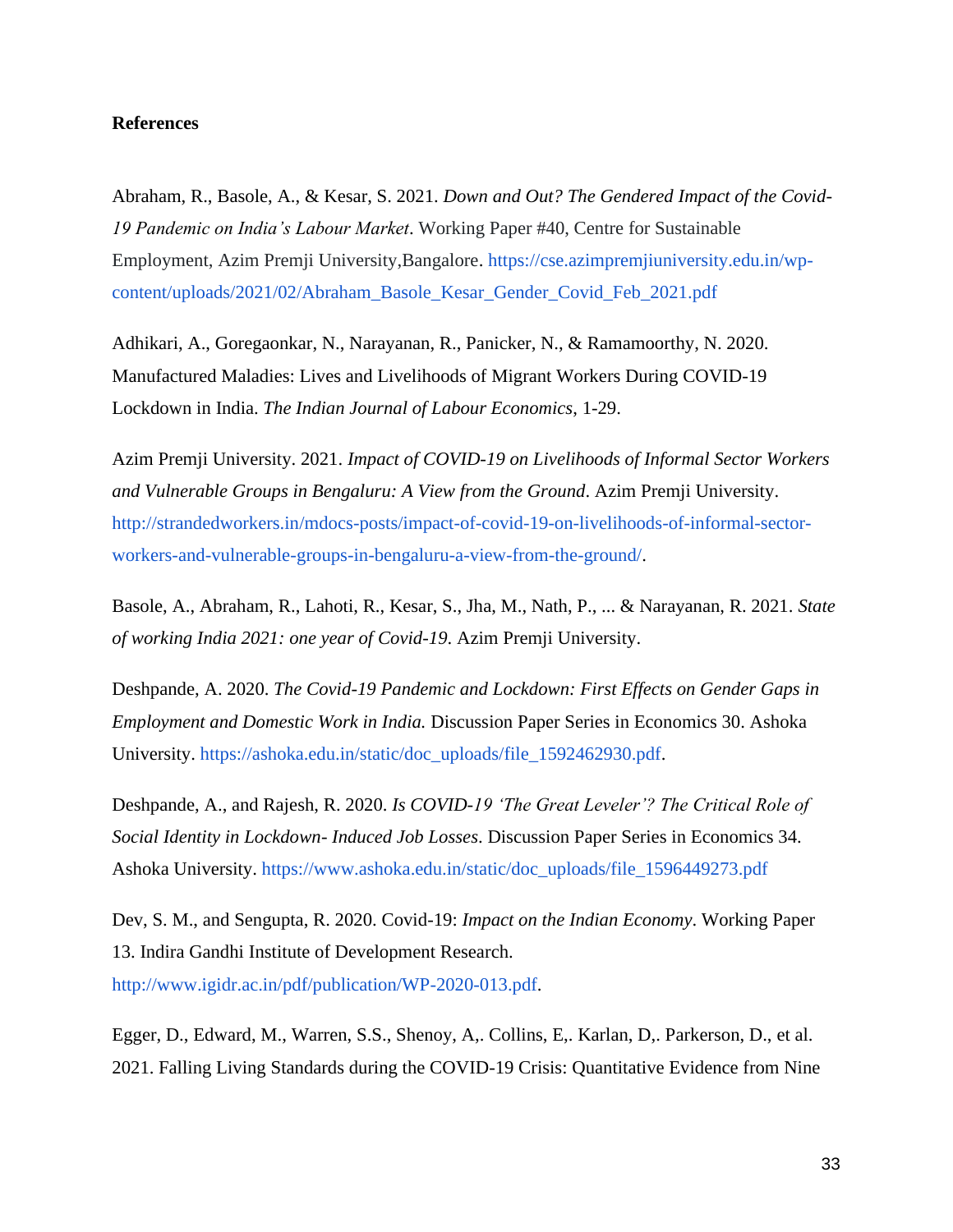[Developing Countries.](https://www.zotero.org/google-docs/?vIGsEc) *[Science Advances](https://www.zotero.org/google-docs/?vIGsEc)* [7 \(6\): eabe0997.](https://www.zotero.org/google-docs/?vIGsEc) <https://advances.sciencemag.org/content/7/6/eabe0997/tab-pdf>

Harriss-White, B. 2020, May 20. The Modi Sarkar's Project for India's Informal Economy. *The Wire*. <https://thewire.in/political-economy/the-modi-sarkars-project-for-indias-informal-economy>

International Labour Organization. 2021a. *ILO Monitor: COVID-19 and the World of Work. Seventh Edition Updated Estimates and Analysis*. International Labour Organization, January 25, 2021[.https://www.ilo.org/wcmsp5/groups/public/---dgreports/--](https://www.ilo.org/wcmsp5/groups/public/---dgreports/---dcomm/documents/briefingnote/wcms_767028.pdf) [dcomm/documents/briefingnote/wcms\\_767028.pdf.](https://www.ilo.org/wcmsp5/groups/public/---dgreports/---dcomm/documents/briefingnote/wcms_767028.pdf)

International Labour Organization. 2021b. World Employment and Social Outlook: Trends 2021. [https://www.ilo.org/wcmsp5/groups/public/---dgreports/---dcomm/--](https://www.ilo.org/wcmsp5/groups/public/---dgreports/---dcomm/---publ/documents/publication/wcms_795453.pdf) [publ/documents/publication/wcms\\_795453.pdf.](https://www.ilo.org/wcmsp5/groups/public/---dgreports/---dcomm/---publ/documents/publication/wcms_795453.pdf)

International Labour Organization. 2022. World Employment and Social Outlook: Trends 2022. [https://www.ilo.org/wcmsp5/groups/public/---dgreports/---dcomm/--](https://www.ilo.org/wcmsp5/groups/public/---dgreports/---dcomm/---publ/documents/publication/wcms_834081.pdf) [publ/documents/publication/wcms\\_834081.pdf](https://www.ilo.org/wcmsp5/groups/public/---dgreports/---dcomm/---publ/documents/publication/wcms_834081.pdf)

[Jain, R,. Budlender, J,. Zizzamia, R,. and Ihsaan Bassier, I. 2020.](https://www.zotero.org/google-docs/?vIGsEc) *[The Labor Market and Poverty](https://www.zotero.org/google-docs/?vIGsEc)  [Impacts of Covid-19 in South Africa](https://www.zotero.org/google-docs/?vIGsEc)*[. Working Paper 14. Centre for the Study of African](https://www.zotero.org/google-docs/?vIGsEc)  [Economies.](https://www.zotero.org/google-docs/?vIGsEc) <https://scholar.harvard.edu/files/ronakjain/files/covid-19-southafrica>

Kesar, S., Abraham, R., Lahoti, R., Nath, P., & Basole, A. 2021. Pandemic, informality, and vulnerability: Impact of COVID-19 on livelihoods in India. *Canadian Journal of Development Studies/Revue canadienne d'études du développement*, 42(1-2), 145-164.

Menon, R. (2019, May 14). *Never done, poorly paid, and vanishing: Female Employment and labour force participation in India*. Retrieved May 5, 2021, from <https://www.epw.in/engage/article/never-done-poorly-paid-and-vanishing-female>

Niyati, S. 2021. *Rural women and the pandemic* [Podcast]. Foundation for Agrarian Studies[.](https://fas.org.in/young-scholars-corner-2/) <https://fas.org.in/young-scholars-corner-2/>